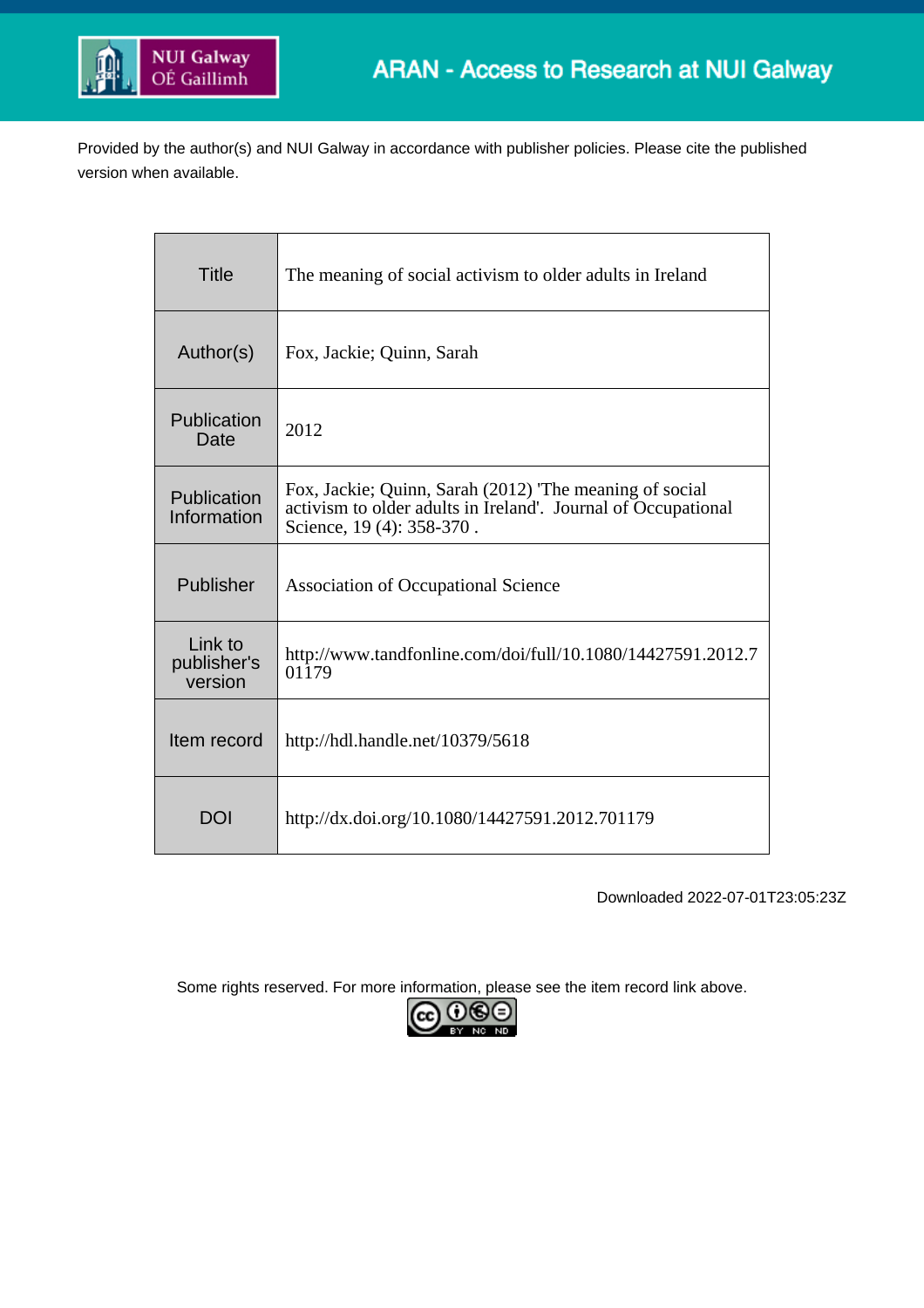#### **The Meaning of Social Activism to Older Adults in Ireland**

#### *Jackie Fox & Sarah Quinn*

Jackie Fox, MSc (Occupational Therapy), BSc (Occupational Therapy), Pg Cert (Clinical Teaching), Practice Education Coordinator, School of Health Sciences, Aras Moyola, National University of Ireland Galway, Galway, Ireland

Sarah Quinn, MPhil, BSc (Occupational Therapy), Lecturer, Discipline of Occupational Therapy, Trinity Centre for Health Sciences, St. James' Hospital, St. James' Street, Dublin, Ireland

Correspondence to: Jackie.fox@nuigalway.ie

There has been as upsurge of social activism amongst older adults in Ireland, which was particularly evident during the 'medical card' protests in Dublin in October 2008. This study used phenomenological interviews to explore the occupational meaning of social activism to seven older adults in Ireland. Social activism was found to be an occupation that firstly, is meaningful, valued and embedded in a wider pattern of leisure and social interests; secondly, develops over a lifetime and is chosen for a multitude of personal, social and political reasons; thirdly, is defined differently by participants, but is unanimously reported to be a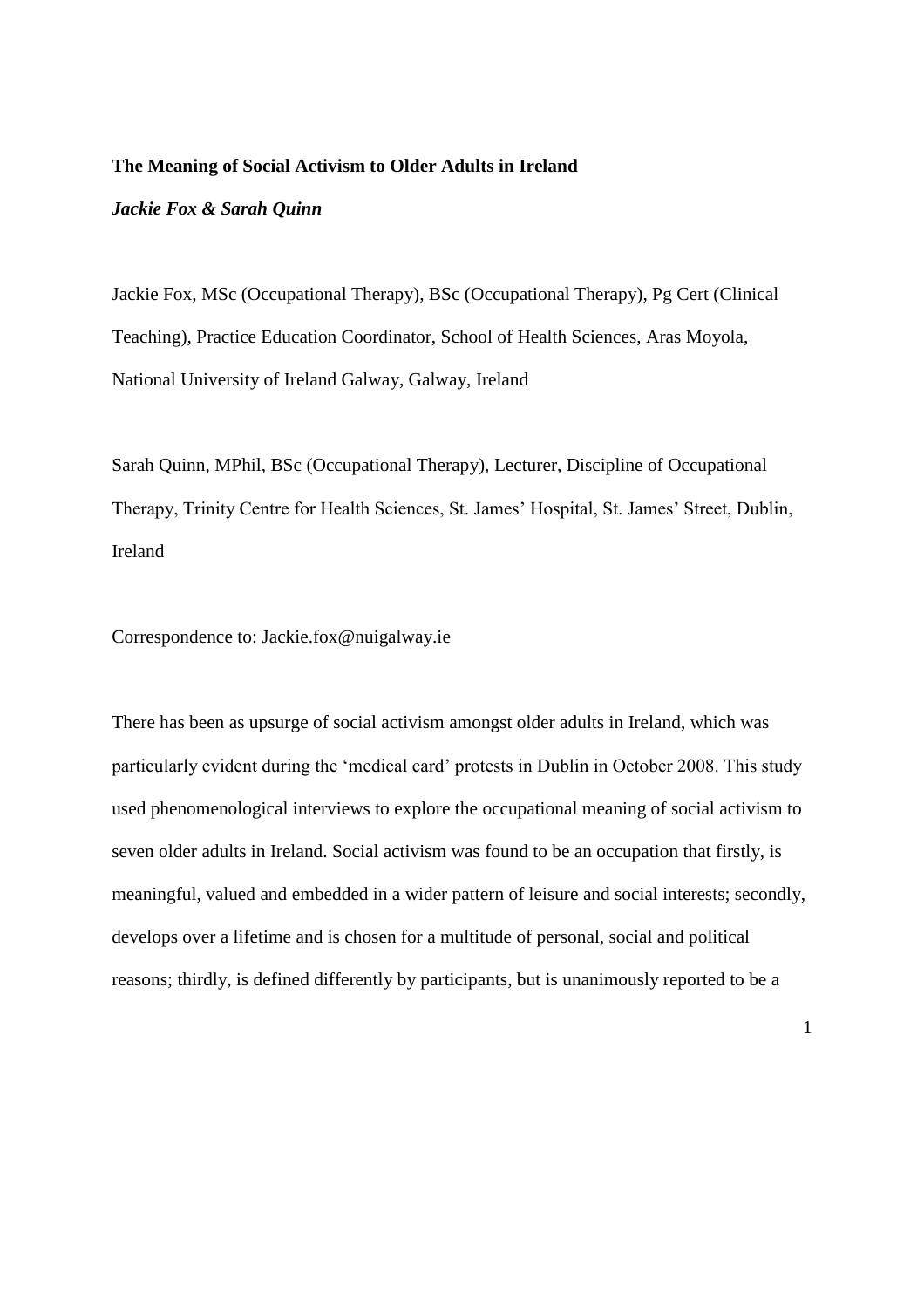vital component of how one sees oneself in the world and finally; is a complex occupation that has many benefits including improved well-being, a more powerful and respected status in society, fulfilment of spiritual goals, development of skills and providing a life of busyness and purpose in retirement. The study contributes to the understanding of the occupational participation of older adults and expands the study of occupation by exploring the meanings, benefits and challenges of social activism for these participants.

Keywords: Occupational identity, Social activism, Older adults, Collective action, Political engagement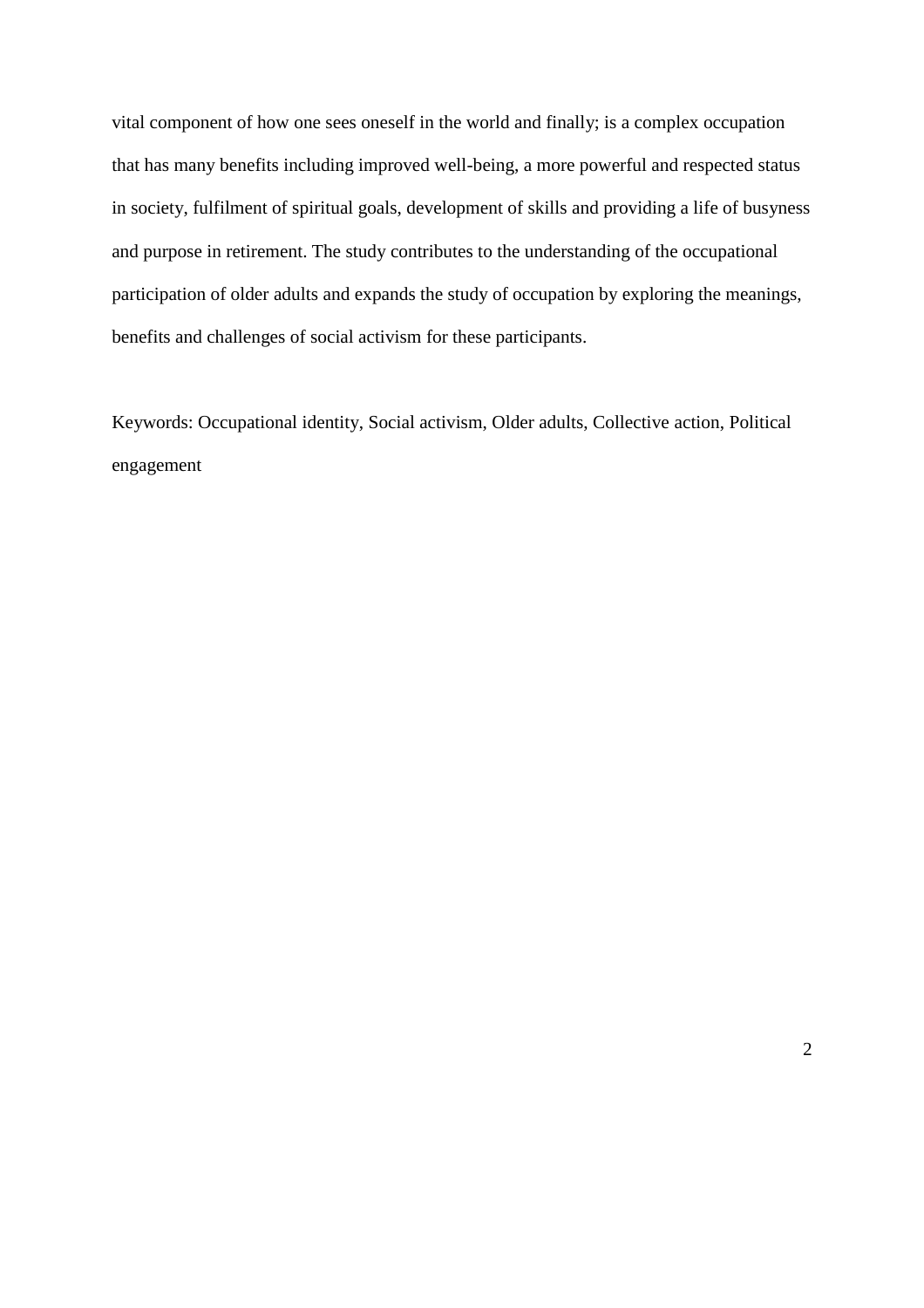While there has been a decline in engagement in politics by populations in Western Europe, shown by a decline in voting (Komito, 2004), participation by older adults in extraparliamentary action, campaigning and direct democracy is on the increase (Postle, Wright, & Beresford, 2005). In Ireland, older adult lobby groups such as the Irish Senior Citizens' Parliament and Age Action have memberships of over 100,000, and they campaign on issues relating to health, benefits and equality for older adults.

Much of this activism work by older adults received little attention from the media or general population in Ireland until October 2008, when the Irish Government announced that people over 70 years of age were no longer automatically entitled to a medical card; eligibility would have to be means tested. Older adult action groups such as the Senior Citizens Parliament, Age Action and active retirement groups mobilised their response rapidly and unequivocally. Their social activism comprised of letter writing, interviews on TV and radio, picketing, active engagement with politicians, and culminated in a mass street protest of thousands of older adults. These activities brought to the public awareness that political engagement among Irish older adults was alive and well.

The term 'social activism' is used somewhat interchangeably with terms such as "civic engagement" (Ahern & Hendryx, 2008), "political participation" (Schussman & Soule, 2005) and "citizen participation" (Ohmer, 2007). Common to all terms is the idea of voluntary effort of individuals and/or groups in bringing about social change that is generally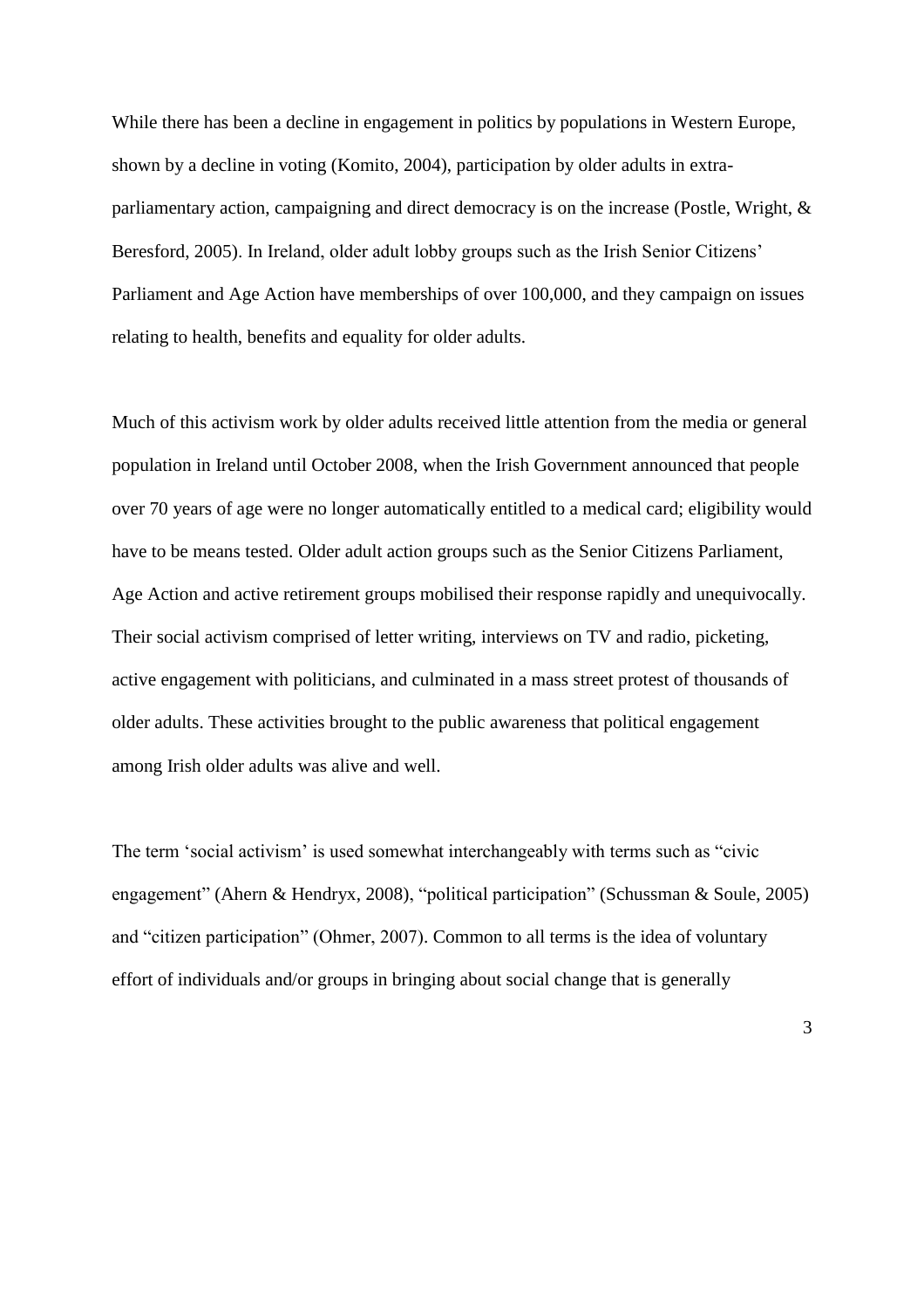independent of any particular political party; in fact, it is more often a symptom of disillusionment with traditional party politics (Postle et al., 2005). The focus of this study was on individuals who participate in what has been called small "p" politics (Postle et al., 2005); that is, making their voices heard on issues that concern them, and using methods such as campaigning, lobbying, protesting and advocating. In this study, "social activism" is defined as "persuasive communication by a collective for the purpose of benefiting the common interests of both members of the group and the broader society" (Brashers, Haas, Neidig, & Rintamaki, 2002, p. 114).

#### **Social Activism as an Occupation**

Occupation can be defined as "the daily activities that can be named in the lexicon of the culture and that fill the stream of time" (Clark, Wood, & Larson, 1998, p. 13), and have form, function and meaning. Research suggests that social activism can comprise different occupational forms, including demonstrating, letter writing campaigns, speaking at meetings, and hunger striking (Wiltfang & McAdam, 1991). It serves a function, especially for older adults who have spoken about their activist work as a means of adapting to retirement (Hardill & Baines, 2009), and has great meaning for participants, especially as a source of empowerment and self-efficacy (Hutchinson & Wexler, 2007). For instance, members of the "Raging Grannies" group in Canada spoke of fighting to create a new, powerful identity for themselves, contradicting the social stigma they experienced as older women, of "being past, useless and not really being involved" (Narushima, 2004, p. 30). Protesting was a way of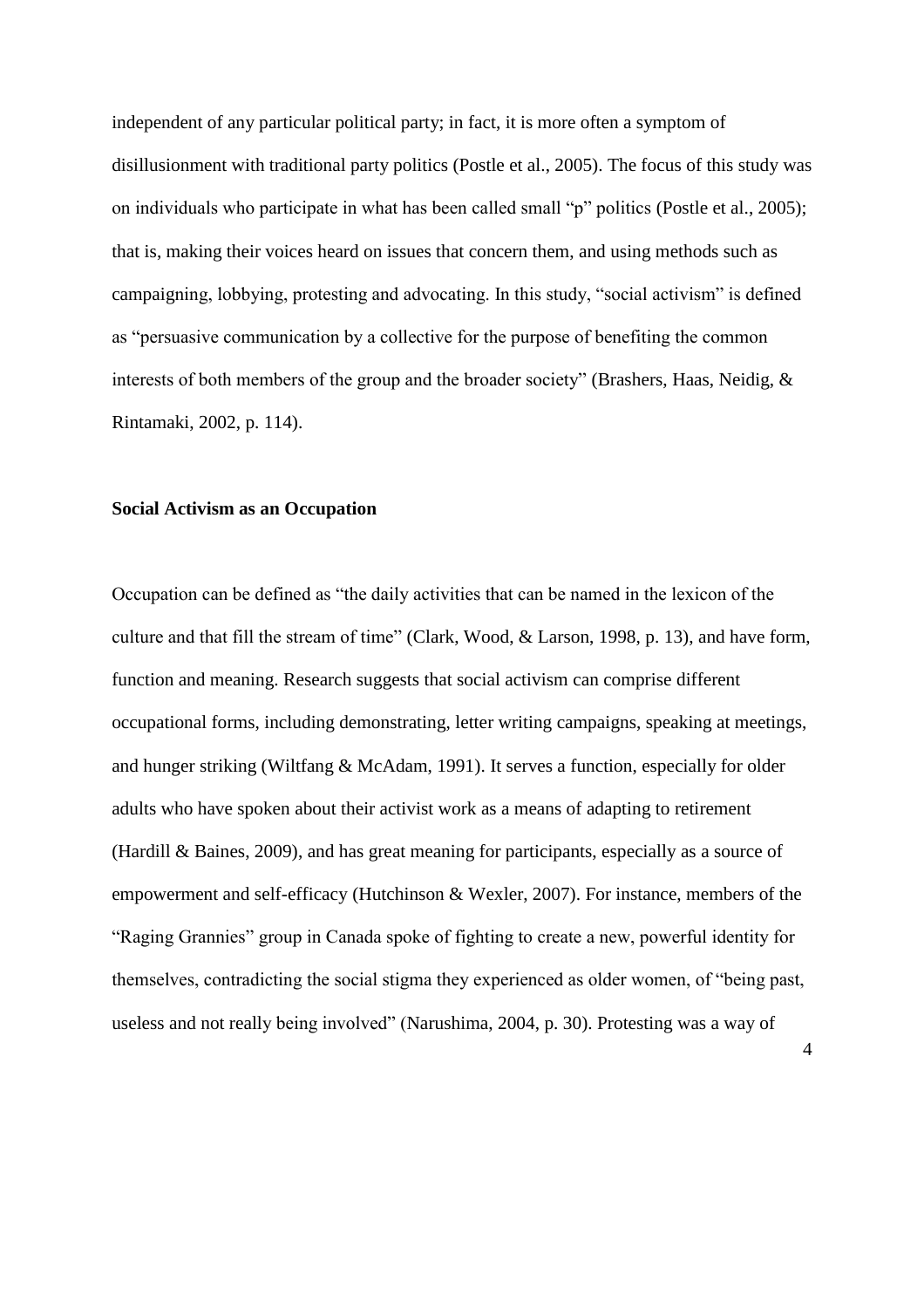broadcasting their identity through action and demonstrating their power to affect change (Drury & Reicher, 2005, p. 312). As an occupation, social activism appears to be inherently connected with a person's identity and 'being', and is related to other occupations in his or her life. Activists have generally progressed further in education, choose professional or intellectual careers, are more politically engaged generally, are registered voters, generally do not hold orthodox religious beliefs, get married later in life, and have fewer children (Sherkat & Blocker, 1997).

#### **Social Activism among Older Adults: Benefits, Risks and Motivations**

Studies conducted with people of varying ages have found that the benefits of social activism include empowerment (Drury & Reicher, 2005), especially for female activists (Hutchinson & Wexler, 2007), decreased helplessness, improved self-esteem (Hays, Chauncey, & Tobey, 1990), and the development of leadership and community development skills (Ohmer, 2007). In one of the few studies on older adults' participation in social activism, older Canadian women in the Raging Grannies group ascribed many benefits to their social activism; "an enhanced ethic of self-care, sense of purpose/value in life, confidence, competence and perceptions of personal control over their personal and social environment" (Hutchinson & Wexler, 2007, p. 108). Social activism may also potentially involve occupations that are time-consuming, unpopular and even illegal (Wiltfang & McAdam, 1991). However, occupations that include risk, challenge, learning, choice and new opportunities have been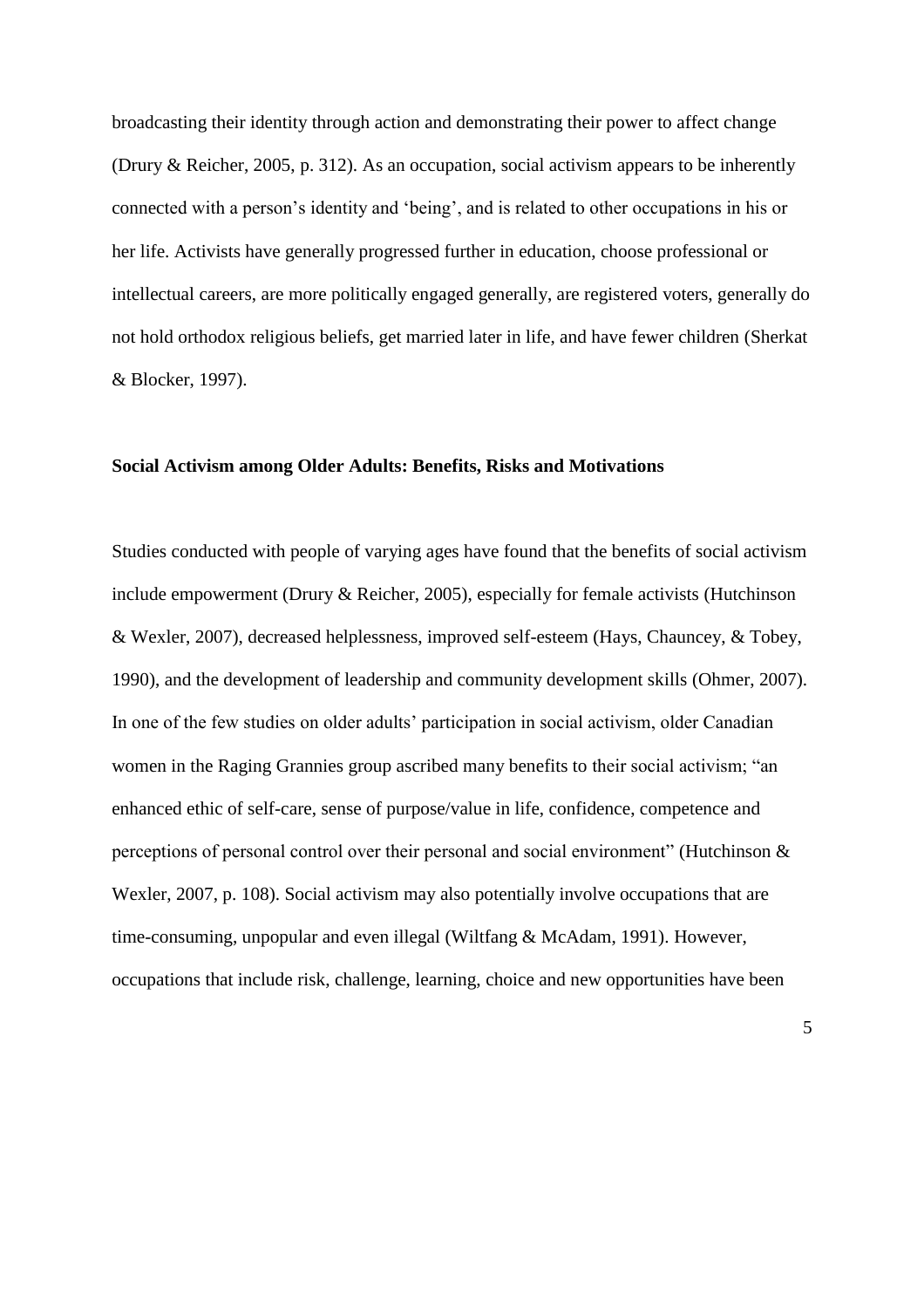shown to improve physical and mental health, occupational functioning and life satisfaction in older adults, when compared to general social occupations (Jackson, Carlson, Mandel, Zemke, & Clark, 1998). Participants in groups such as the Raging Grannies have reported how running the risk of ridicule by their protests led to "transition and liberation" and a "breaking-free" from conservative constraints and expectations about older women (Narushima, 2004, p. 36).

Older adults may have particular motives for their engagement in activism including generativity, or the desire to provide for the next generation (Adler, Schwartz, & Kuskowski, 2007), a sense of disillusionment with the mainstream political process (Postle et al., 2005) or solidarity with a group that is experiencing perceived injustice (Klandermans, 1997). Social activism is, for some older adults, an occupation that allows the use of their life experience, skills and knowledge for community and social transformation and that provides opportunities to move beyond occupations traditionally viewed as appropriate for older adults (Narushima, 2004). In contexts where older adults face discrimination and are characterised as inherently problematic, where the "problem of aging" and the "crippling burden" of older people are frequently invoked, and they are represented by groups run for them, not by them, social activism is an important way to be part of the "struggle for participatory, rather than solely representative democracy" (Postle et al., 2005, p. 183) and for their voices to be heard.

Social activism has not been explored in detail in the occupational science literature, although some authors have begun to debate the political aspects of occupational participation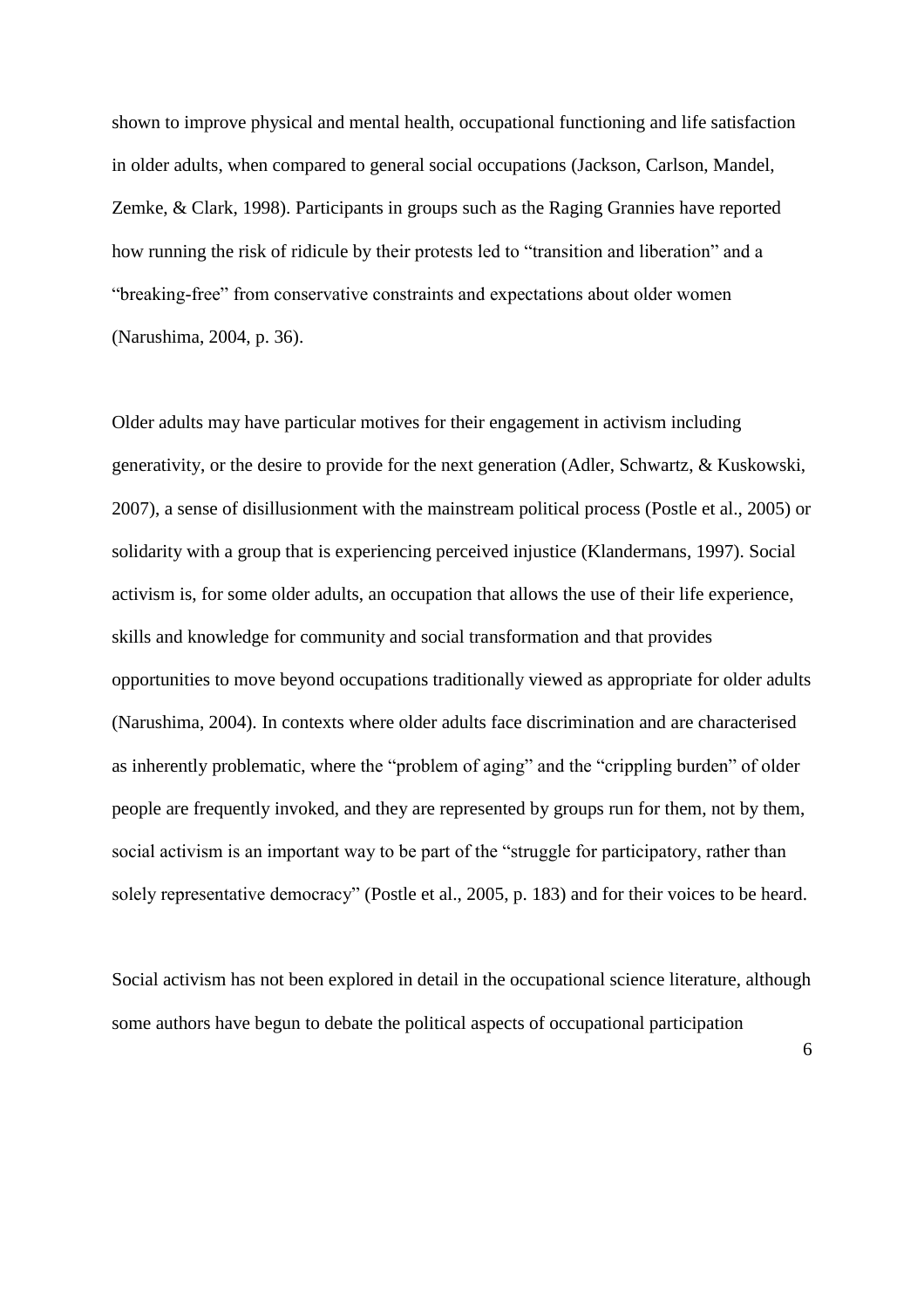(Kronenberg & Pollard, 2005). Greater exploration of older adults' participation in "personally compelling" occupations that provide meaning and occupational identity across the lifespan has also been called for (Wright-St Clair, 2012). Therefore, the aim of this study was to gain a deeper understanding of the participation in social activism by older adults in Ireland, defined as those aged 65 and over. The research question was "what is the meaning and value of social activist occupations for the older adults that participate in them?"

### **Methodology and Methods**

This qualitative study was informed by the interpretative phenomenological paradigm, which assists with understanding the contextualised, lived experiences of individuals (Wojnar & Swanson, 2007). Since social activist occupations can only be understood with reference to the broad social and political context in which they are situated (Sherkat & Blocker, 1997), that approach was appropriate. The researchers' theoretical orientation was occupational science, and interpretative phenomenology allows for such theory to be considered in decisions about sampling, subjects and the research question (Lopez & Willis, 2004; Smith, 2011b).

# *Sampling*

To ensure that participants had experience of the phenomenon of interest in this study, an inclusion criterion was that they had taken part in the Medical Card protests in October 2008.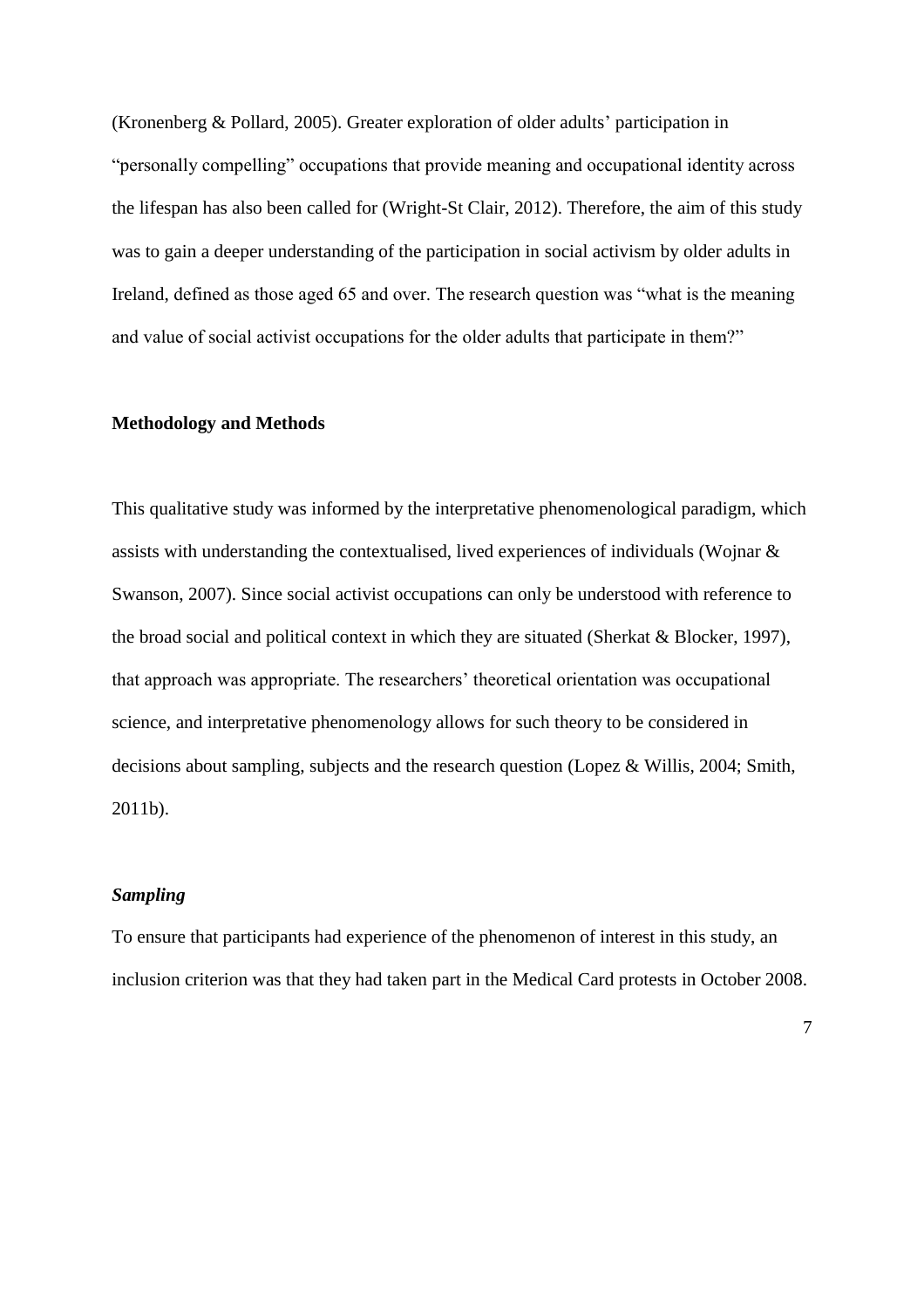Two older adult lobby groups were asked to act as gatekeepers for this study, and five activists expressed interest in participating. Two further participants were recruited through snowball sampling, whereby word of mouth is used by the research participants to find more information-rich individuals in their social networks (Patton, 1990). Ethical approval was gained through the Faculty of Health Science's Ethics Committee at the University of Dublin at Trinity College. Participant information leaflets were distributed via the lobby groups, giving full details of the study. Interested participants were invited to sign an informed consent form prior to being interviewed.

# *Data gathering and analysis*

As recommended for interpretative phenomenological studies, the data gathering method was semi-structured interviews (Smith, 2011a) which were conducted by the first author and took place in a setting of the participants' choice. The interviews were based on four occupationfocused concepts. 1). How participants defined social activism. They were asked questions like; "When you take part in your activities with X organisation, what do you call that activity?" and "How do you describe it to others?" 2). The meaning they attributed to participation in social activism and particularly in the medical card protests in 2008. Questions included; "What motivated you to take part in the medical card protests?" and "Did you feel your protest was effective?" 3). Why participants were motivated to participate in social activism. They were asked "What does being a social activist mean to you?" and "Why did you become involved in activism?" 4). How participation in social activism impacted their lives. Typical questions were "Do you perceive any benefits from taking part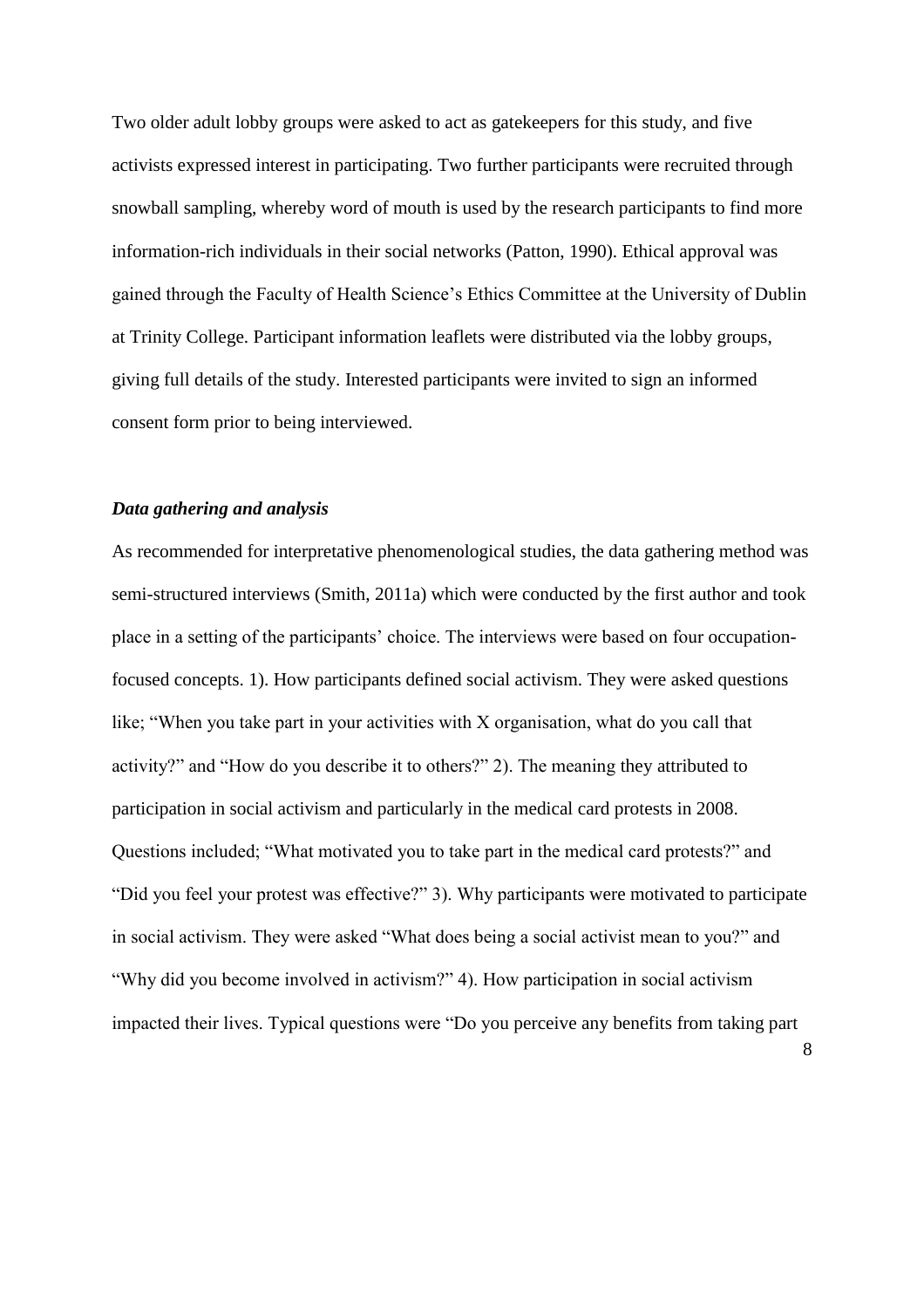in social activism?" and "Are there any negative implications of being an activist for you?" Interviews were between 40 and 90 minutes in duration, and were recorded and transcribed verbatim. Participants C and D are married and were interviewed together at their request.

Interpretative phenomenological analysis has been described as a process by which "the researcher is trying to make sense of the participant trying to make sense of what is happening to them" (Smith, 2011a, p. 10). For this research, the first author read the interview transcripts in detail, making notes of the emerging key points and her own assumptions and reflections. A structure was provided for the emerging themes by highlighting codes, which were grouped into subthemes, and eventually four overarching main themes. An example of this development of the hierarchical relationships between themes (Biggerstaff & Thompson, 2008) is presented in Table 1.

#### <Insert table 1 about here>

Interpretative phenomenological analysis encourages the involvement of the research participants in the cogeneration of understanding of the phenomenon being studied (Wojnar & Swanson, 2007). For this reason, the emerging themes of the study were returned to the participants for member checking. All participants were happy that the transcripts and provisional themes reflected their position on social activism and two participants added additional information that was incorporated into the data for analysis. An audit trail was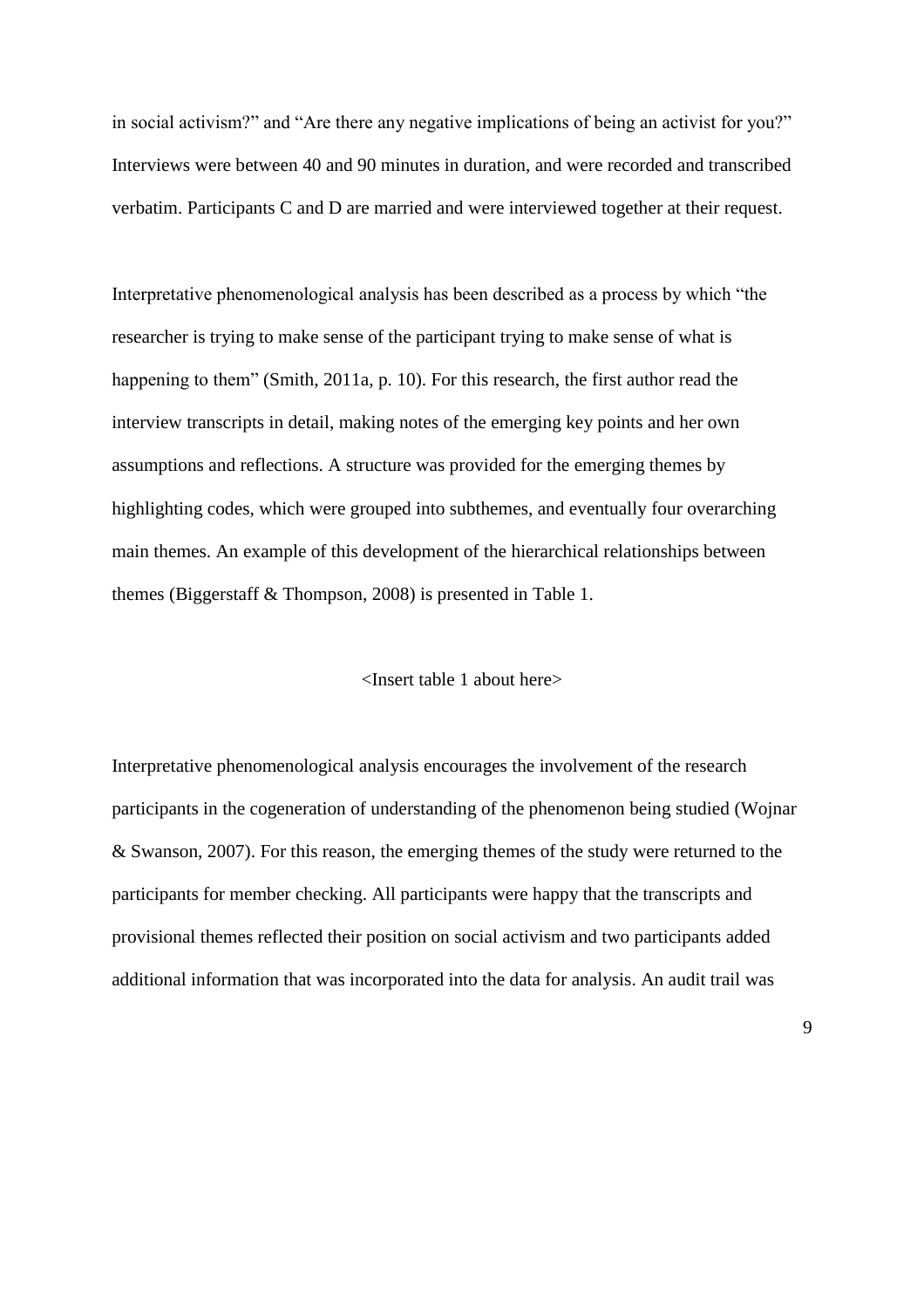maintained by keeping a research journal, including interview schedule development notes, reflections following the interview process and data analysis notes (Chwalisz, Shah, & Hand, 2008).

#### **Findings**

Four main themes emerged from the analysis. The presentation of the findings follows the recommended method for presenting the themes derived by interpretative phenomenological analysis (Smith, 2011a). The social, political and cultural background of each of the seven participants is provided in Table 2, with particular reference to their experiences of social activism.

# <Insert Table 2 about here>

# *Occupational engagement in social activism*

For the participants in this study, participation in social activism influenced, and was influenced by a rich social life, and was intertwined with their working lives.

*That takes great commitment, and each month we're down on the helpline. Each month we're down with the [lobby group], and every second month there's a meeting with the [Irish Police], the councillors, the politicians. And then there's [lobby group], I've a meeting every month with them. You know, it's part of your life.* (Participant E)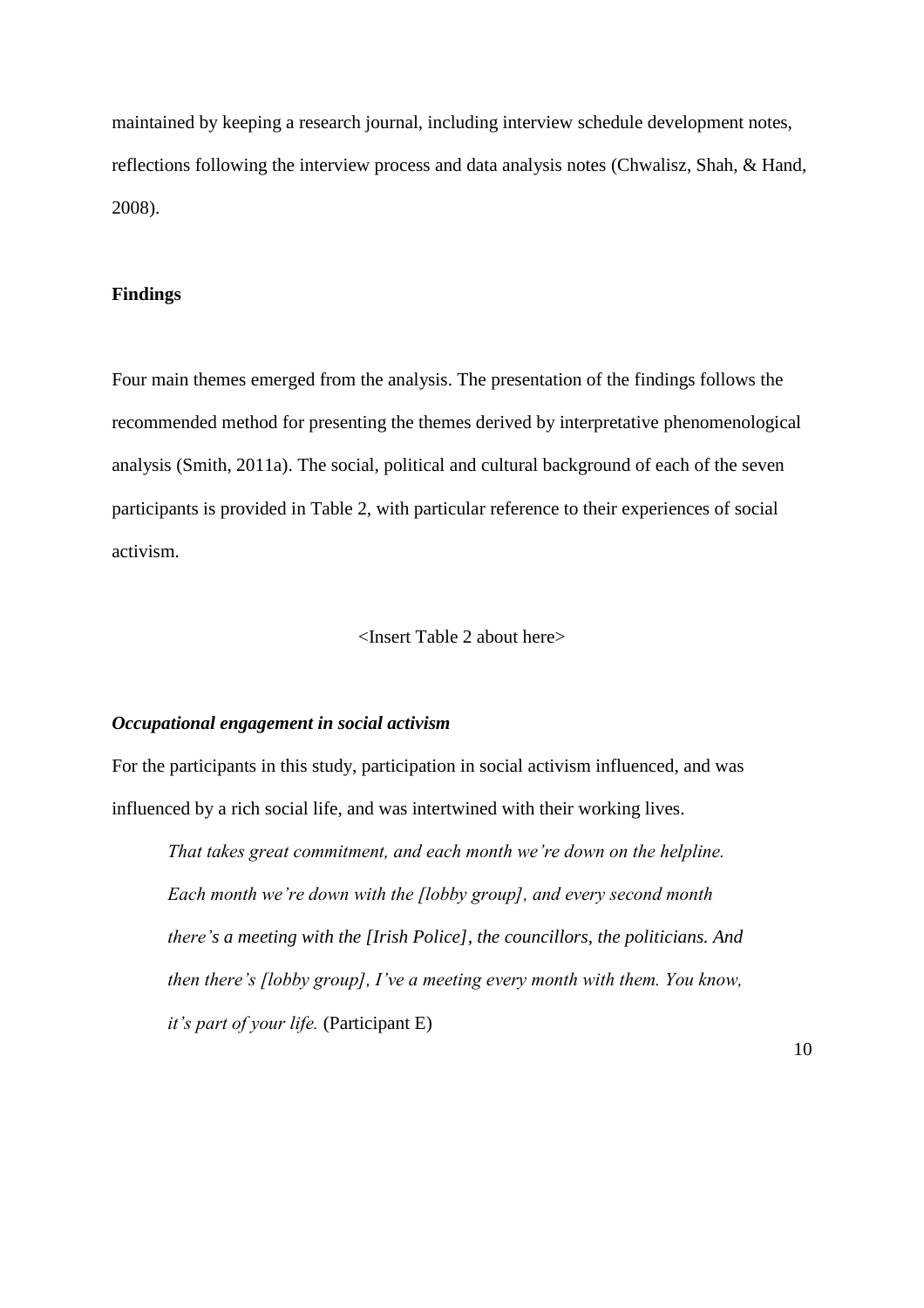Some interviewees indicated that their leisure interests were also related to their activism e.g. that they read books on related subjects, and were politically engaged and aware. One social activist felt so embedded in this occupation, both during his work hours and outside, that he spoke about the importance of looking after himself and taking breaks from activism from time to time.

*I would like visiting Lourdes every year, those places, you know? I think I'd find it very relaxing and quiet, get away from the phones. But I find to get away from all these things here, it's a lovely refreshing thing.* (Participant G)

Social activism is, by its very nature, more about action than words or thoughts. The participants emphasised that being an activist is more about 'doing' than about just verbalising or having thoughts of discontent.

*When people are in possession of a justified grievance, when they see an injustice being done to others and they don't do anything about it, then their anger turns to frustration. So they end up cursing the darkness instead of striking a light…But it's hard; it's very hard to stop oneself joining in the general chorus of complaining and bitching about 'the state of the country'. I find myself doing it from time to time. But then I catch myself at it and remember; 'If you're not doing something to help change things then shut up.' It's a good rule to try to keep*. (Participant A)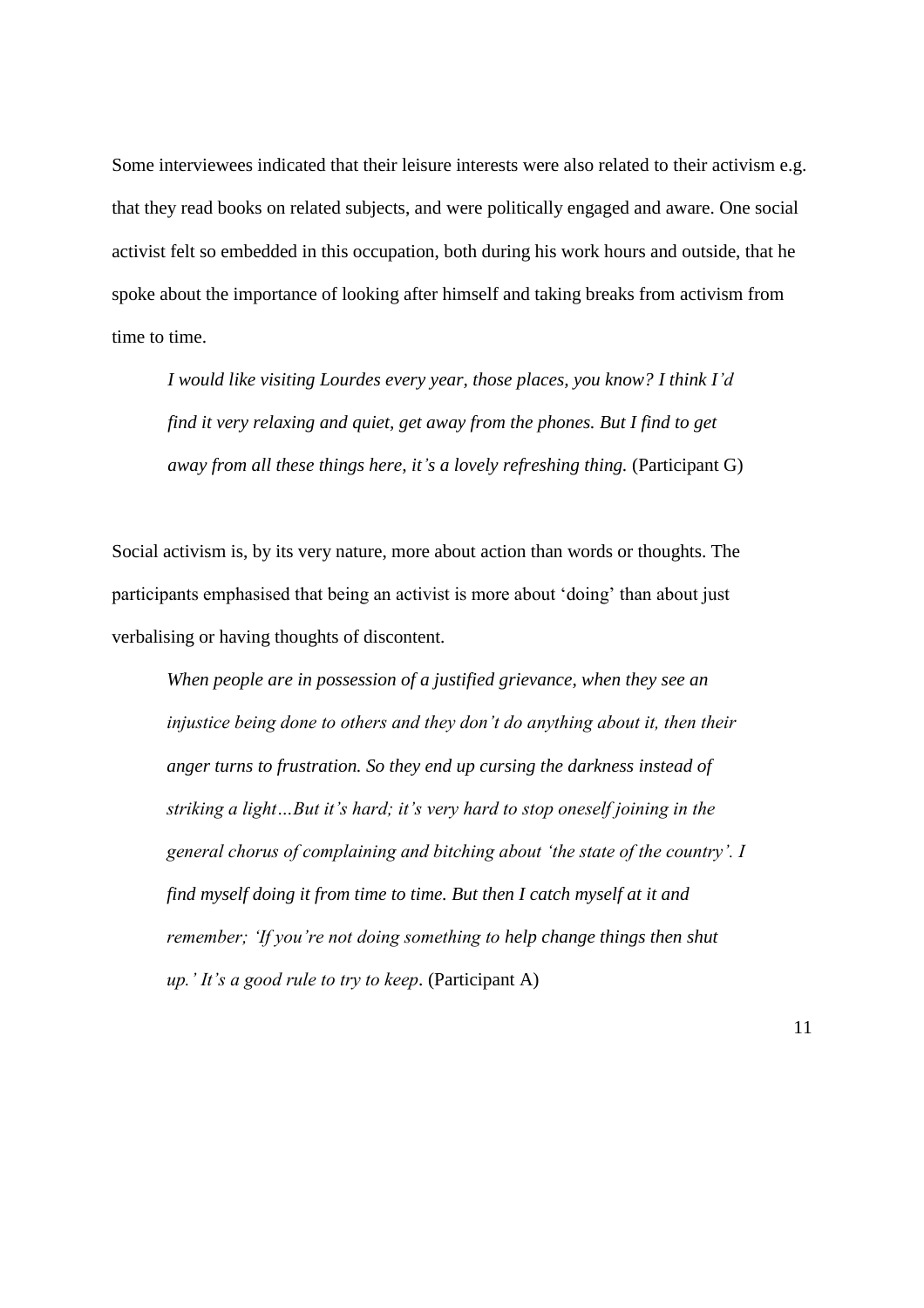### *The activist identity*

This active engagement in social activism illustrates the concept of occupational identity; that is, a personal identity created through engagement in meaningful activity. Kielhofner has described this identity as a view of the self which "serves both as a means of self-definition and as a blueprint for upcoming action" (Kielhofner, 2002, p. 120). While the participants were doing broadly similar activities, some viewed themselves as social activists, while others did not like that title.

*Social activism is to improve the well-being of others, that is, knowing their rights, because I think that it is unfortunate, the numbers of people who do not know their rights*. (Participant B) *To me, an activist is … kind of a dictator. And I wouldn't call myself a dictator.… We lobby on behalf of senior citizens*. (Participant E)

There were also differences in how the participants defined their identity in comparison to non-activist older adults.

*No, I don't feel different to … the freelance activists as I call them. But, from the 'mainstream' I couldn't be more different if I was from Mars*. (Participant A)

*Now, as everybody knows, it's a very small percentage of people who participate for any bloody thing because, as a matter of fact, they won't upset*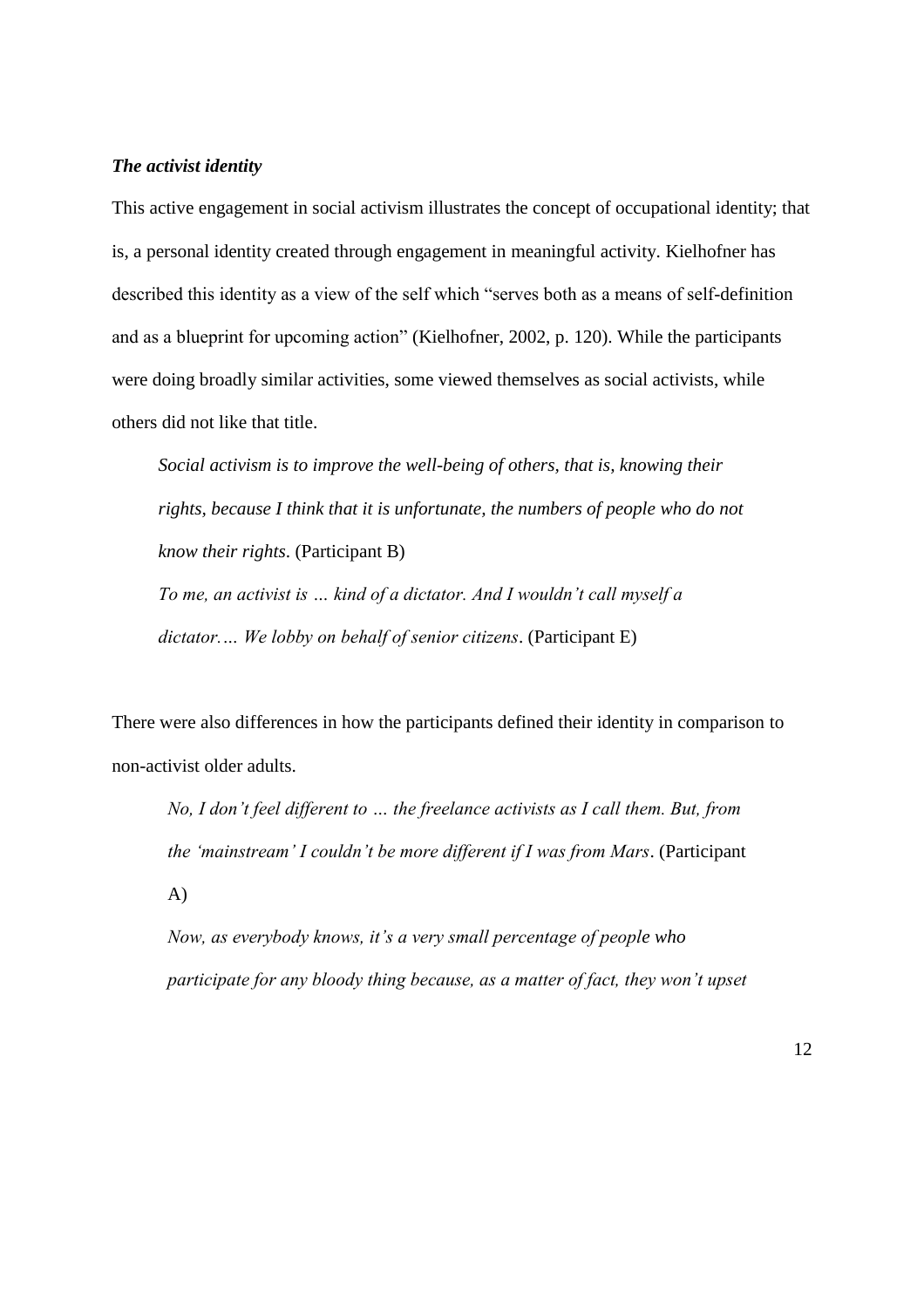*the apple cart. They're afraid to protest. They're afraid. And they never became involved or never want to become involved*. (Participant B)

An important point raised by participants was that, despite some common understandings, there is a lack of homogeneity among activists. They described differences in outlook, actions and ideology. This illustrates that, while people may all engage in social activism, each person may be motivated differently, may hold different attitudes, and may use different methods to achieve their aims.

*You may find yourself marching or picketing with people you don't approve of you know, that sort of thing, characters carrying banners you don't like; that aren't quite the same as your idea of what they should be there for*. (Participant D)

Participants also held different views on whether activism as an individual, or as part of a group is more effective or preferable.

*I wouldn't have the resources or the energy to be able to speak up on the issues nationally. Neither would someone in Dungarvan or Caherciveen or whatever, but if we came together nationally, you would have them*.

(Participant G)

*I don't join (groups) and I'll tell you why. To me, to belong to any kind of organisation means that, sooner or later, the majority are going to invest power in the few and that's the road to Sovietism and Fascism; rule from the top*. (Participant A)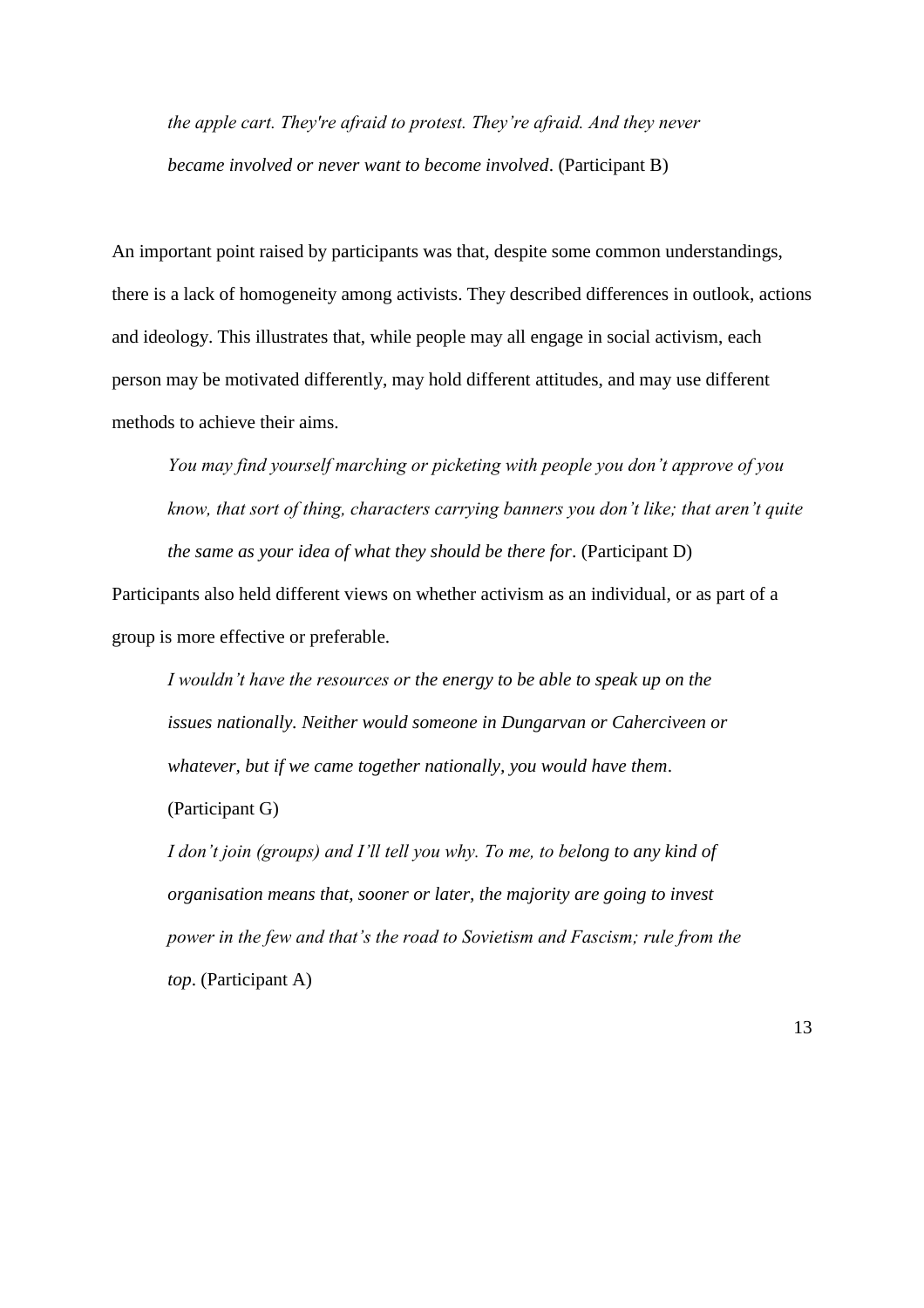One common thread between the participants was a feeling that social activism should be independent of party politics, and that activists should remain open-minded and free from political influence.

*Now I have to agree the actions of the [lobby group] are political but they're not party political and that's the key*. (Participant G) *I'm not political in the party-political sense of the word and that frees me to be forthright in my estimation of all political parties and personalities and to speak my mind without worrying about what the party will think*. (Participant

A)

Having an occupational identity as a social activist appears to require certain attitudes and beliefs. These included the strength to question established practices, or the dominant ideology, a strong sense of commitment and persistence, and for one participant, a clear moral sense of purpose.

*One time you were told something and you had to believe it because it was expected of you to believe it. You weren't supposed to question it. And I think we became very questioning as we went on in life*. (Participant B) *I don't get discouraged really if I feel I've to go to somewhere, I'll make my way to it. The outcome of it, I don't know what's going to be the outcome of it, a particular object or scheme I take up. I just keep plugging it and plugging it. Maybe it might come to something*. (Participant F)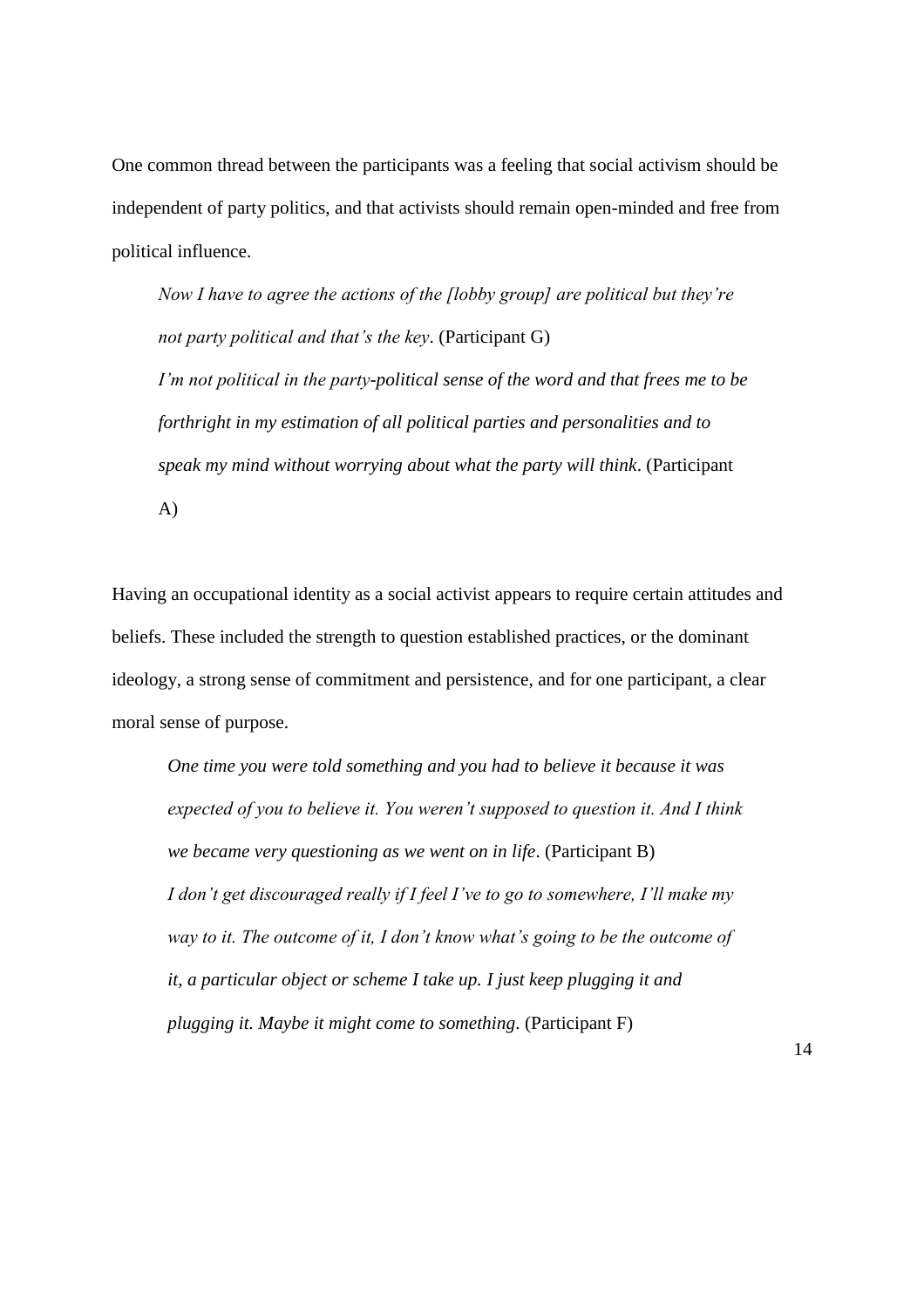*I am coming from a Christian perspective which I think has not been tried in society, and it was Gandhi or someone who said that Christianity would work but it hasn't been tried. God had a special message and gave us the Ten Commandments; they are parameters in which people can live, principles which we can live by and react to one another without doing harm to one another or maligning one another. So I think we could have a different world if Christian values were practiced*. (Participant G)

## *Becoming an activist*

The participants in this research developed their interest in social activism through life experiences, the influence of other people, and issues and beliefs that motivated them towards action. For all participants, childhood and life experiences were a significant influence on their development into activists.

*All that; the injustices of my childhood, seeing my mother reduced to tears by hypocrites from St Vincent de Paul, and so-called 'relief' officers, all that is the fuel on which my life and my protests run*. (Participant A) *Now, I'm one of a family of 12 whose parents died when we were only – I was an orphan at 11, we'll say, and there were 12 kids. As a matter of fact, I may be proud in this respect that we bloody well survived because it did take a bit of surviving*. (Participant B)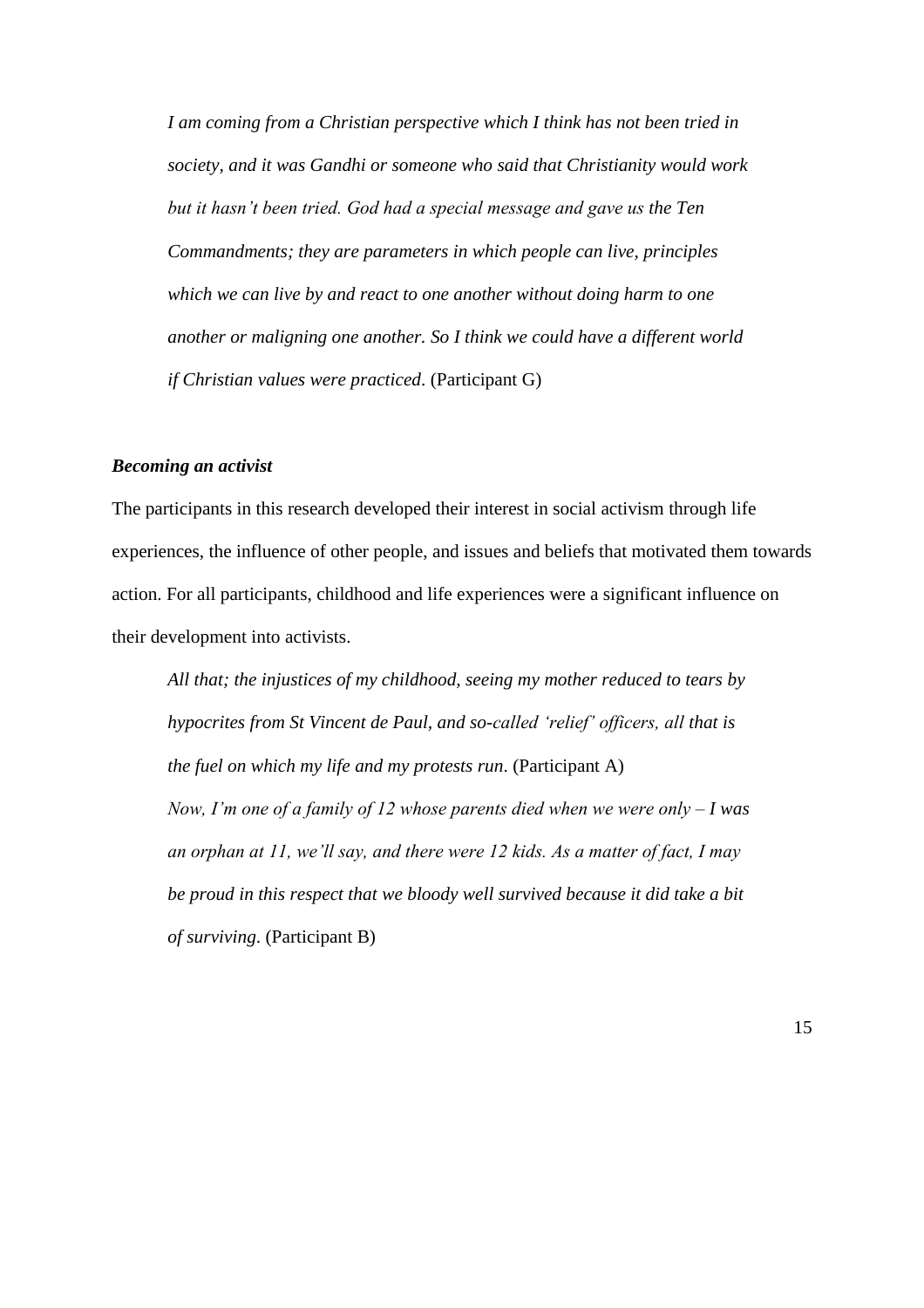This early exposure to injustice, hardship or inequality was a strong motivating factor for some of the interviewees to become involved in social activism. Others were more influenced by the contemporary political or social injustices they were trying to overcome.

*They went into Afghanistan because they said they were going to liberate women. Women are no more liberated but yet the UN resolution of 2000 … says women should be part of the peace process and they're not, so that's what we were [protesting against].* (Participant C)

That activism developed despite the general perception that older adults in Ireland are inherently stoic, and thus more likely to tolerate difficult times.

*Older people are saying well, 'I'm better off than my parents were and I can sort of live frugally and with not too much hardship'. They also have grand children who they want to see educated. So I would say older people in general are not too greedy and are not too demanding*.

Another motivating factor for participation in social activism, which relates to a perception of societal injustice, was a strong desire to make a difference. Individuals spoke about feeling a sense of duty to help other people, especially older adults, and some saw themselves as advocates for people who may not be able to fight for themselves.

*I think we should be duty bound, those of us, let's face it, who have an interest. I think it would be desperate if it was a thing that we did not. And I hope in your life to come you'll be likewise*. (Participant B)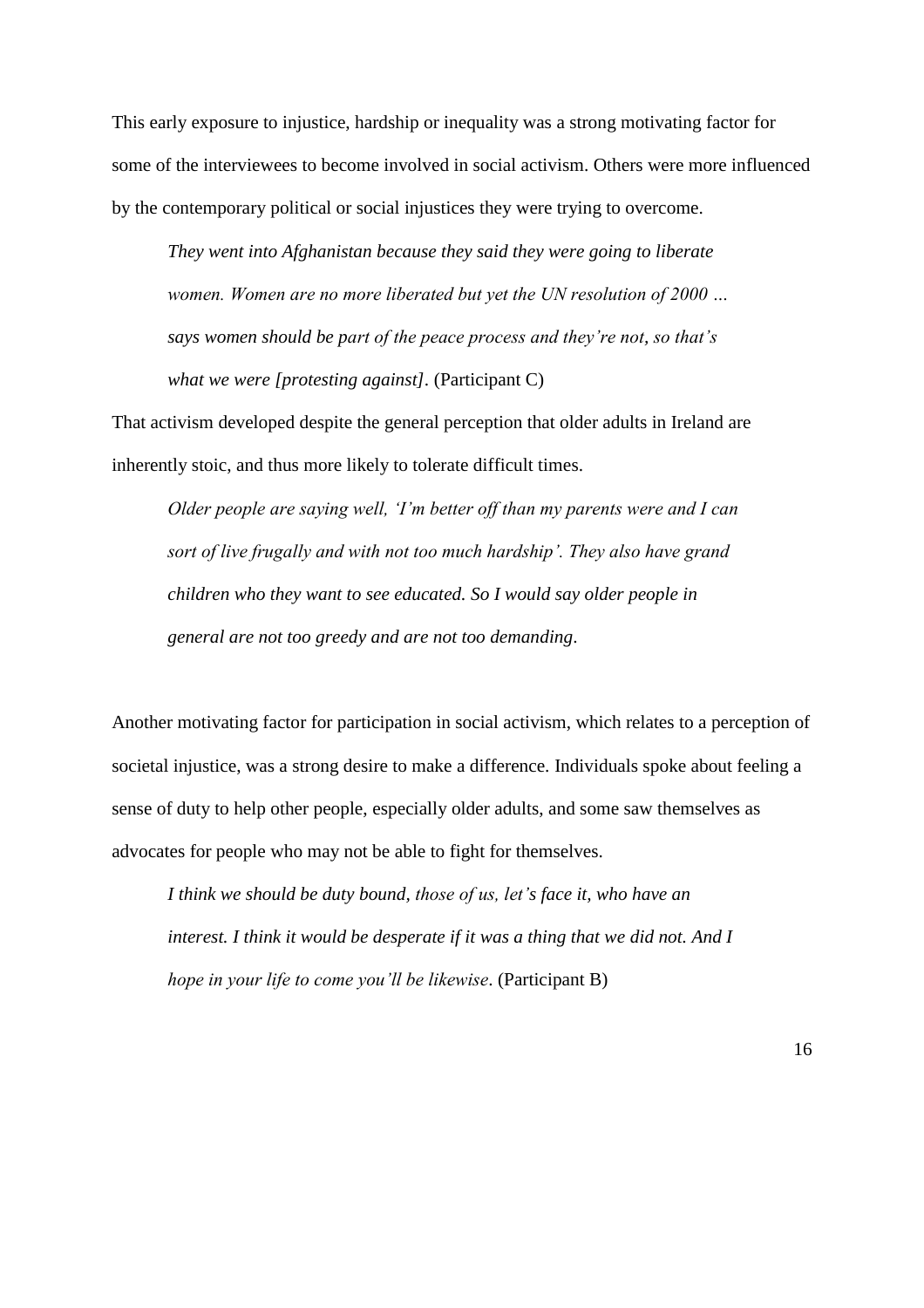Activism was seen as a means to improve the wider community, and some were involved in setting up groups or activities or otherwise trying to change their communities for the better. Many of the interviewees had a strong philanthropic sense and helping others was their main reason for being involved in activism. Some also mentioned that they wished to make changes that would benefit the next generation and leave a positive legacy.

*Then they end up and their relatives are all enamoured and angry because my mother's on a trolley [awaiting hospital admission] but if we want to get rid of the trolleys for the years to come, we'd want to start doing something now, but I keep saying that to the younger people like yourself. Support what we're doing today because it will be there for you tomorrow*. (Participant G)

Notwithstanding the positive outcomes that the activists were working towards, the participants recognised that their various occupations were not always popular. They spoke about having to deal with the disinterest of members of the public when trying to raise the profile of an issue. Sometimes negative comments or reactions were quite overt.

*That is what I think prevents people from being socially engaged because you're all enthusiastic and then somebody goes 'Oh, wa, wa, wa, it's alright for you … you're just wasting your time'. And so all the time it's a battle against the negativity of people's feeling of hopelessness*. (Participant C)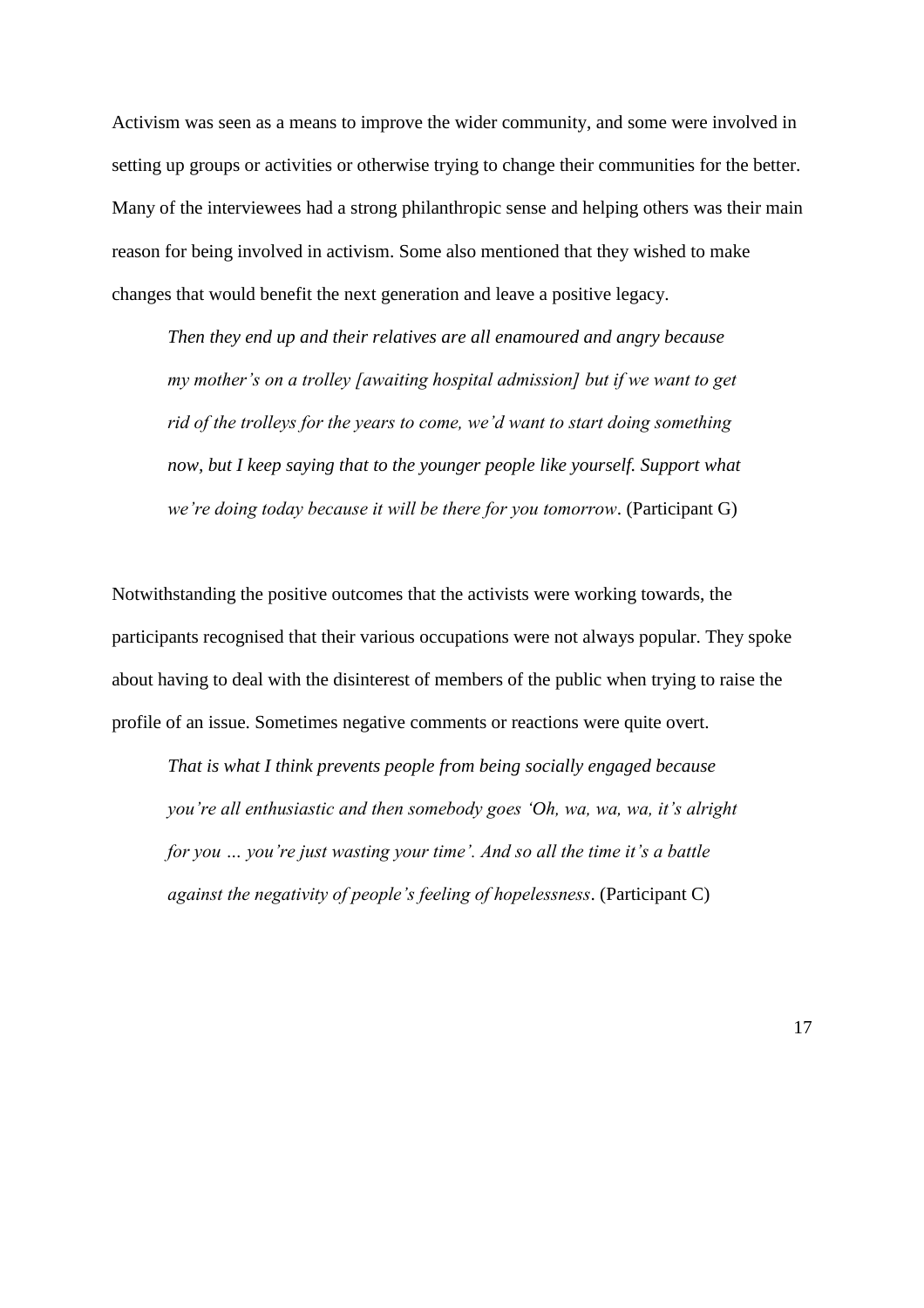Interestingly, Participant C felt that older adults are particularly able to deal with the challenges, since they would have faced many adversities over their lifespan. She felt that, in some ways, older adults are an untapped resource that could be a force for change.

*All their experiences that they've had of battling, you know, to get the proper prescriptions or to get houses or looking after their children or education they have so much knowledge of actually being able to change the world and this is what has got to be focussed on. We can change the world*. (Participant C)

# *Activism and the older adult*

The final theme explores the consequences, good and bad, that social activism has had for the participants, as well as the unique mindset of older adults in relation to social activism. It was acknowledged that the older activist faces certain challenges, including health problems or declining energy, which may interfere with being as active as they would like. For Participant D particularly, health problems had prevented his engagement with social activism, among other occupations.

*I'm really not very mobile these days. I mean, I've got a creeping paralysis due to a tumour in my backbone which makes it rather difficult for me to get out and about now*. (Participant D)

Participant B, a lifelong trade unionist, described how he viewed older activists at the beginning of his career.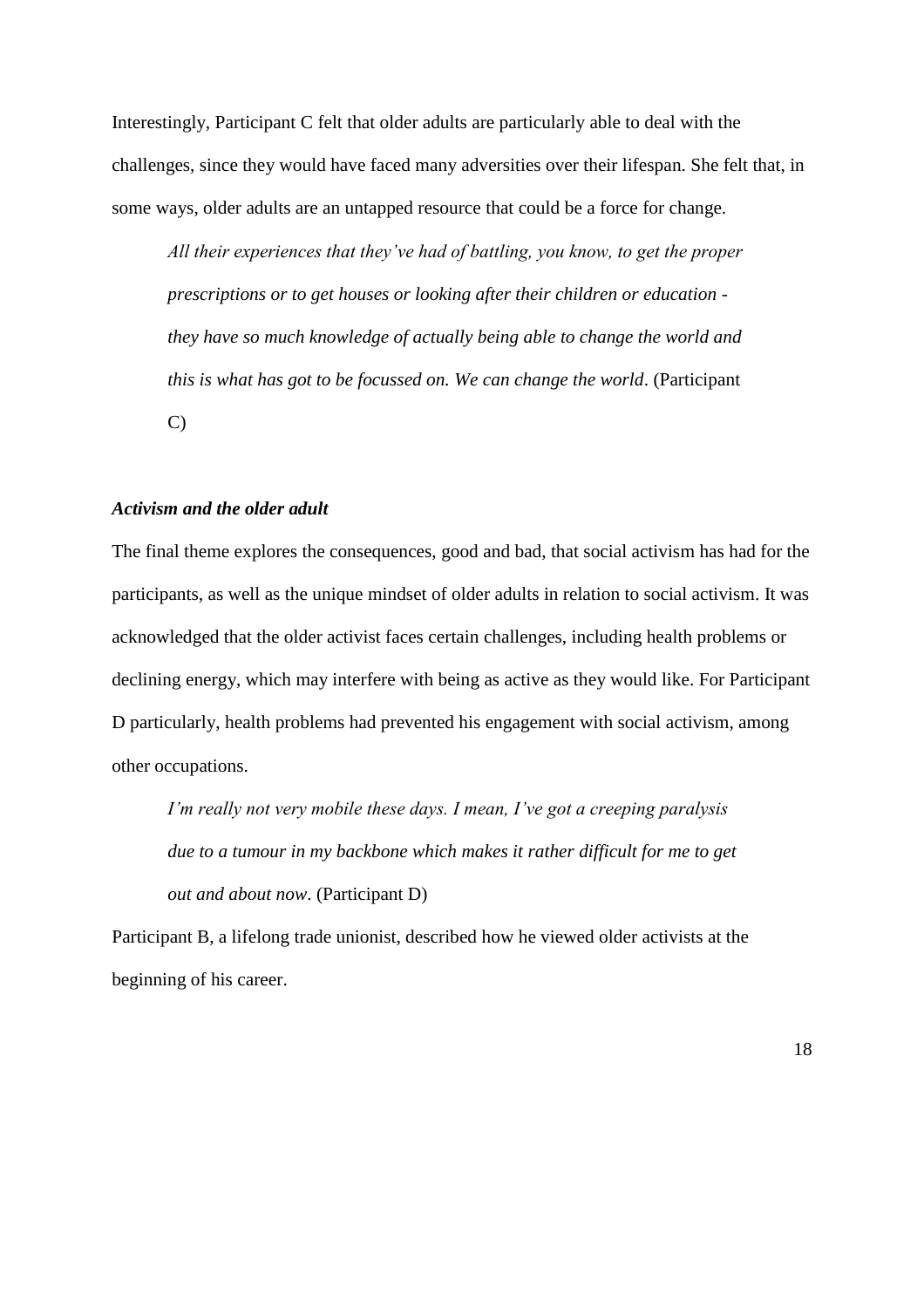*I often saw them sleeping comfortably while the meeting was on, and I said God almighty, if ever I arrive at that stage, I'll know when to pull out, for I amn't (sic) going to be asleep on duty above at those meetings. Since I became of age, I have pulled out of a lot of the activities that I belonged to. I do not go to Dublin now to attend quarterly meetings like I used, or any of them kind of things. And I put this plainly to the [lobby group], that I would not be a party to it, unless I was very well able, because there's no point, I think, in hanging on to a position where a younger man, or a younger person [could do better].* (Participant B)

While almost all the participants felt that social activism was a positive part of their lives, it was evident that these occupations had some costs. The main sacrifices were time and energy, but there could also be financial, legal or social/family costs.

*I could do without going to those protests because my wife and I had to stay overnight in Dublin and everything else, at our own expense*. (Participant B) *It does get in the way at times, you know, but we just do it and that's it. Maybe family suffer a bit. They wouldn't see you maybe as much as they'd like to. But at the same time, if mine say 'Mam, you're never in,' I say we'd be worse if I was sitting here on my own*. (Participant E) *Because I wasn't living in London, I didn't get involved in their later [protests] when they went and invaded a military air field near London. They*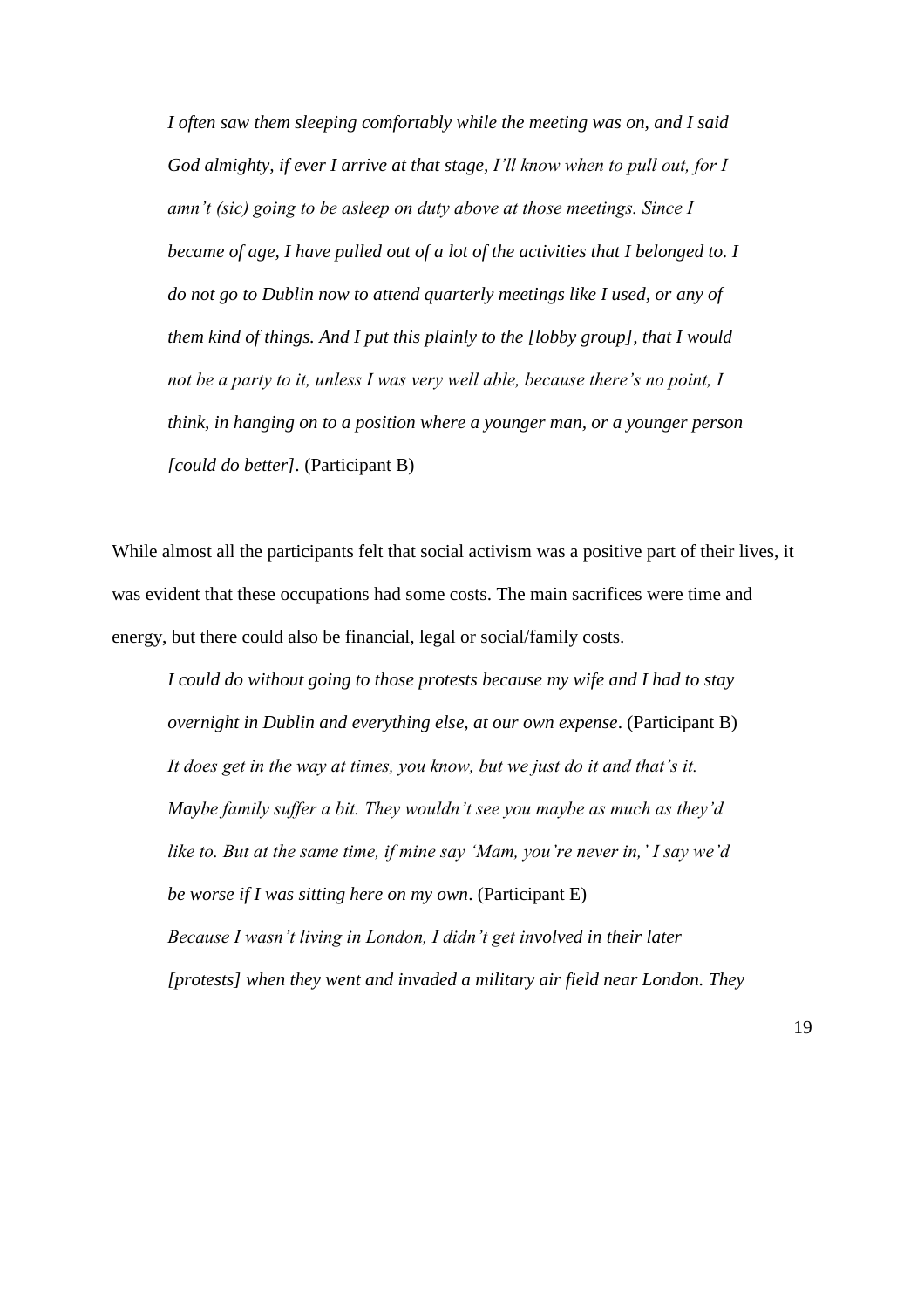*all got quite long prison sentences so I was quite glad to get out of that one.… I'm always a bit nervous about the possibility of getting arrested*. (Participant D)

*You will drink a lot when you're in a situation where you think, 'This is a terrible, dead-end existence. I'm not doing this, man! I'm a slave and I'm not going to do it! I'm not allowed to say what I think here.' So you quit the job. And you go to Canada, and you go to America and all the time the marriage is breaking down because my wife is thinking, 'Why can't he just keep a job like everybody else? And be quiet and keep his mouth shut.' And then finally the marriage breaks down*. (Participant A)

Three of the participants took part in activism solely in response to older people's issues because they felt that there can be negative societal perceptions about that age-group, and that older adults can be susceptible to having their rights violated by various agencies. This was one of the main reasons that individuals attended the medical card protest in 2008.

*Did he think we were all gone senile, that we didn't understand what was meant by the protection of the vulnerable? To take the medical cards off us, like?* (Participant B)

Most, like Participant B, felt that those protests had improved society's perception of older adults.

*They never expected it. That was the big problem. As far as they were concerned, we were in the corner, like, and the women were in the corner like*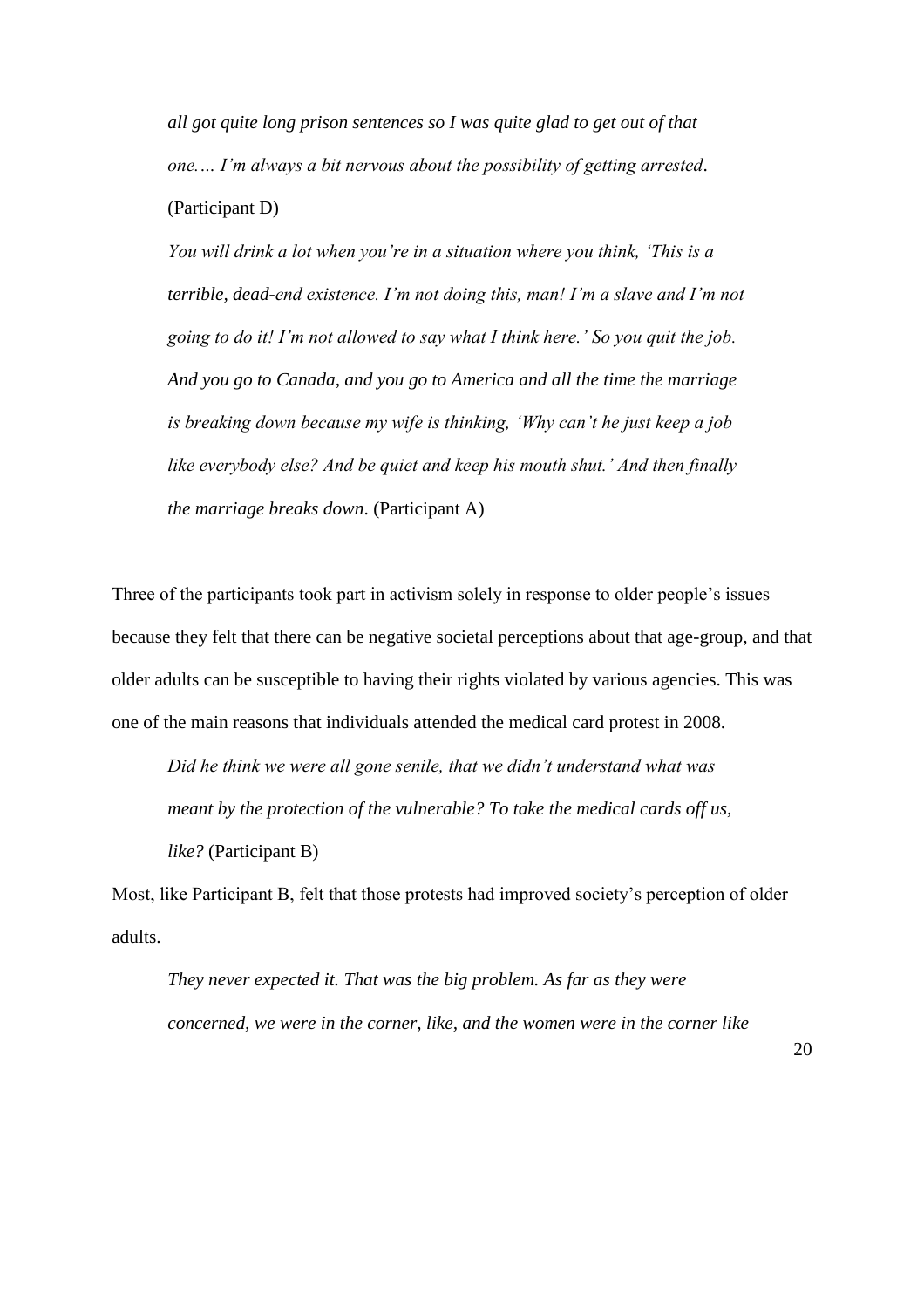*they were 60 years ago. But I think that that display that day gave an entirely different concept to the ordinary people that they never expected. Now there are people, needless to say, that it's at home having the rosary beads we should be, rather than protesting, that we were gone beyond that, and how dare we, and the devil knows what*. (Participant B)

All those interviewed indicated that the rewards of their social activism outweighed the costs or risks. Activism had brought them new experiences, and given them a new outlook on life. It had allowed them to develop skills in areas that they may not have otherwise, including editing a paper, speaking in public, or learning about legislation and rights.

*I suppose* [*I learned*] *skills in talking on the radio and meeting people and explaining our point of view and that. I suppose skills in maybe listening to people and how to deal with people who are affected in the margins. I would have maybe some skills in that, yes. I have no qualifications in those but I would have an enormous skill set*. (Participant G)

Activism was also felt to have a positive impact on health, especially emotional health. As found in previous research (Ahern & Hendryx, 2008), it was the female respondents who most benefited from social activism in this way.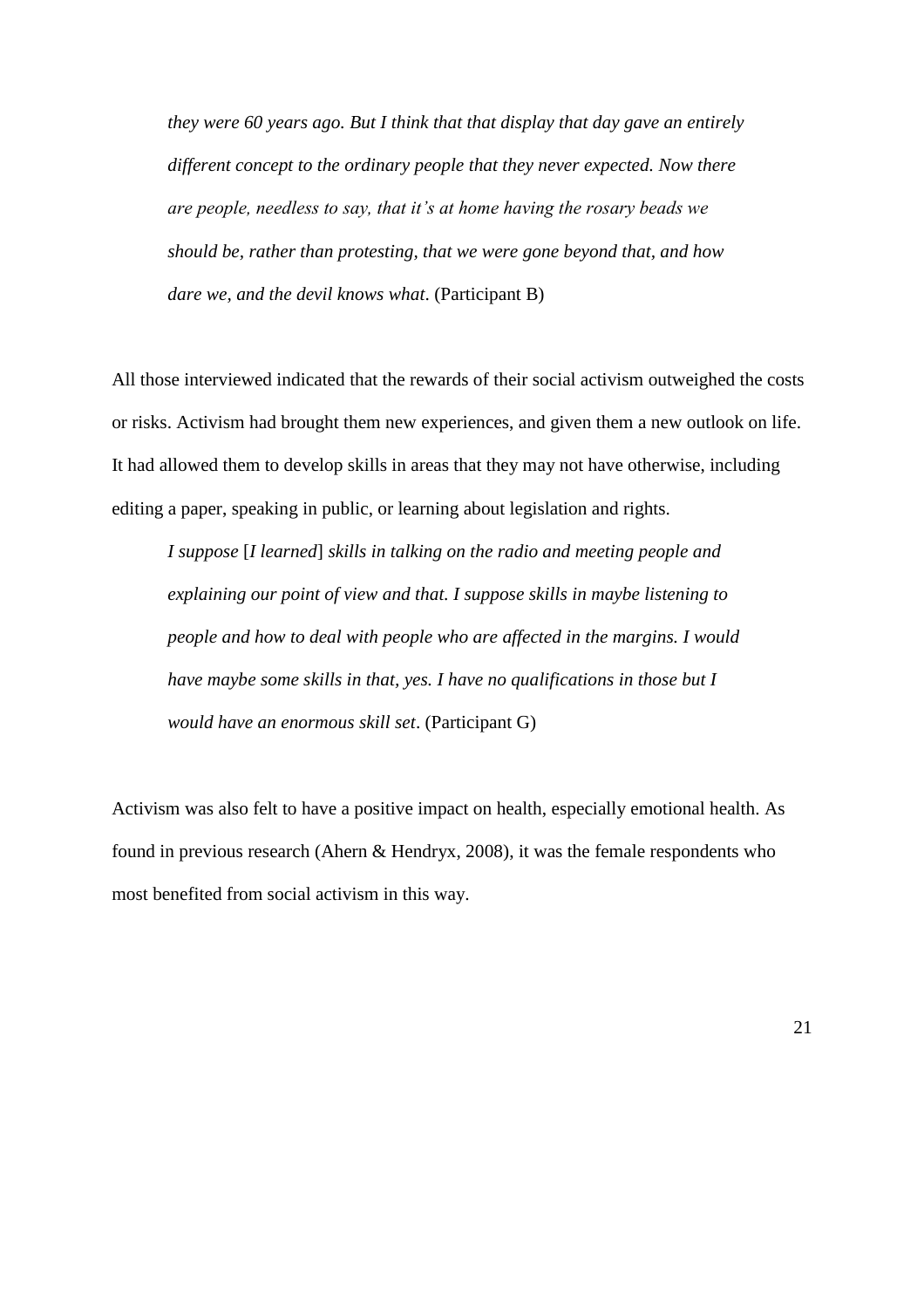*Yeah, I really do feel that it has a big impact on our health. You don't sit around and feel sorry for yourself, you know; you're just out there*.

(Participant E)

*The basic thing that old people need to keep themselves alive is to be able to articulate in a public way their feelings about how society is going or how they're being treated … Actually social engagement is the thing that keeps people alive*. (Participant C)

#### **Discussion**

Social activism is, for many people, an occupation that is ongoing and develops over the lifespan (Sherkat & Blocker, 1997). The development of an individual's interest and participation in social activism can be understood as a means of fulfilling the individual's occupational potential (Wicks, 2005), whereby individuals gradually become activists as they become more and more involved in their chosen causes (Wiltfang & McAdam, 1991). Occupational potential, or the individual's capacity to become who they have the potential to be through the engagement in meaningful occupation, is highly individualised, and influenced by both environmental and personal factors. The development of occupational potential begins in childhood, and it is those who continue to reinvent themselves and fill their lives with personally meaningful occupations who continue to develop as occupational beings into their later years (Wicks, 2005).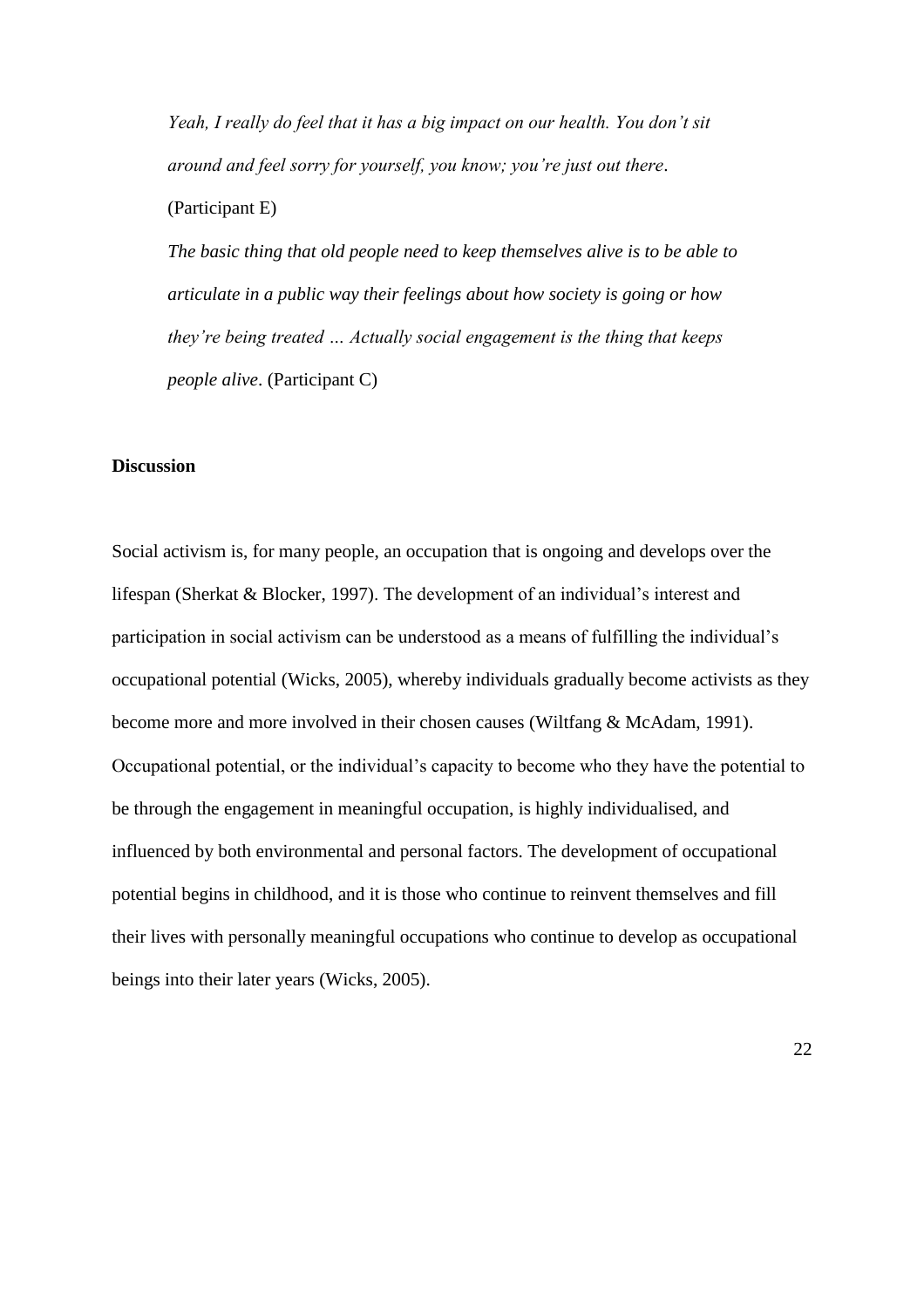Two participants in this study described the positive moral influence of their childhood, which gave them a sense of duty and responsibility to help those less fortunate. Three others described rigid religious constraints, large families, poverty and being orphaned. Although these negative experiences could have constrained the individuals' development, it appeared to have the opposite effect. They viewed their participation in activism as a form of transcendence, of rising above the obstacles in their background with a sense of pride. Their stories, characterised by poverty, large families, and religious power, reflected those of many individuals born in rural Ireland in the 1930s and 1940s. Those experiences influenced their occupational "becoming" as social activists, as it invested them with a strong sense of social justice and drove them towards occupations which enabled them to feel they were improving the lives of other people.

Against a background where "older people tend not to act collectively or vote together, even though many share common experiences of dashed expectations of income and support in old age" (Vincent, 1999, p. 101), the participants were also motivated to be activists by the contemporary social context, and their perception that there was a negative and damaging discourse in the mainstream Irish society about older adults, their rights, and their abilities. This negative stereotyping, and the undervaluing of older adults' opinions and skills, has been identified by activists in other Western countries also. This perceived injustice, along with wanting to leave a meaningful legacy for the next generation (Hutchinson & Wexler, 2007), were important motives for many of the individuals in this study to take part in age-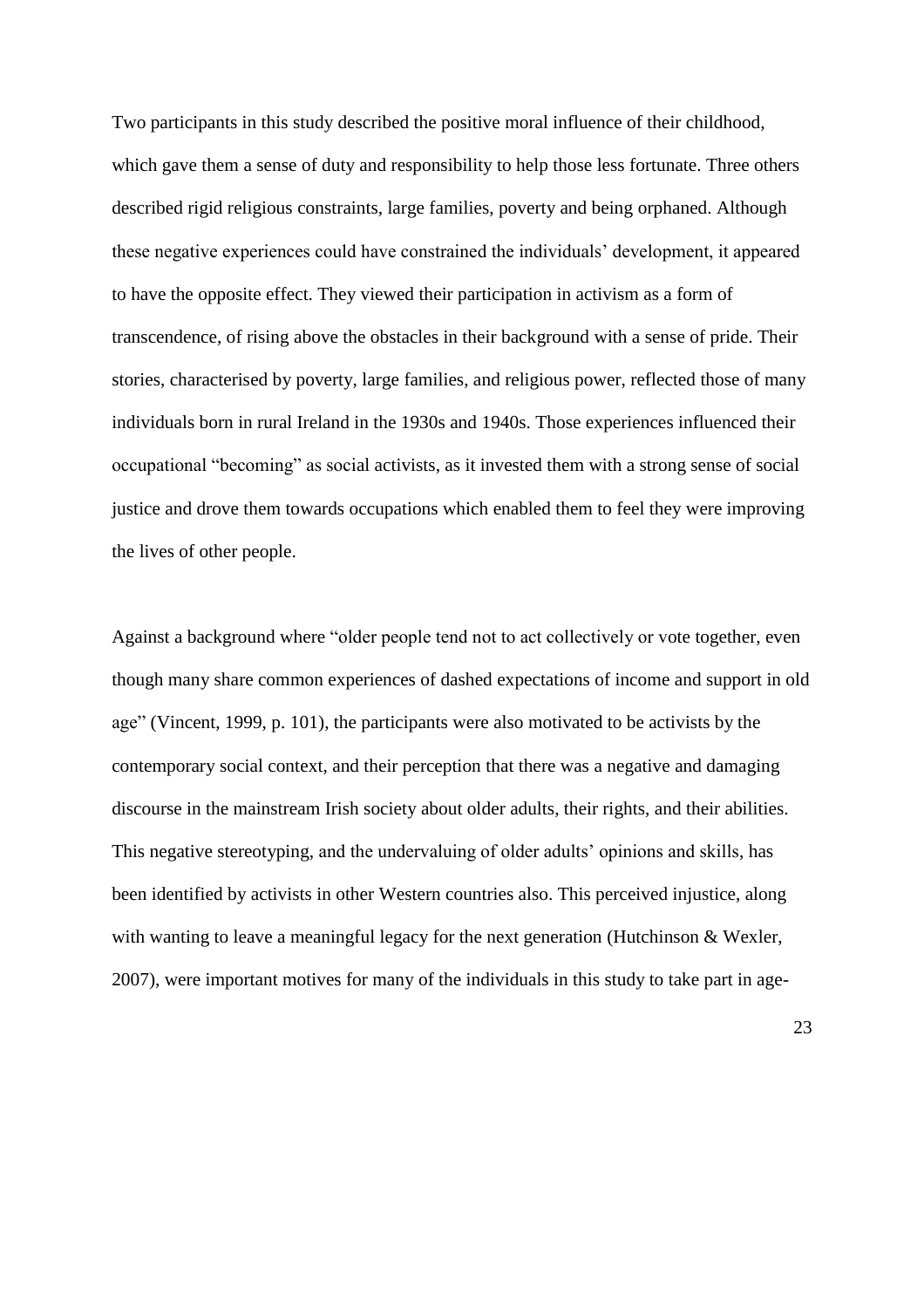related social activism in a very public way, and they welcomed the chance to "*come out of the corner*" as Participant B stated, with reference to the medical card protest in 2008.

In consequence, most of the participants felt that the medical card protest in 2008 had displayed the political power of older adults, and many felt a strong sense of achievement. Although older adult lobby groups have been criticised in the literature as having limited effectiveness in influencing policy (Binstock, 2006), the majority of participants perceived the day of protest and the subsequent government back-down as a victory achieved by the collective, and they felt more self-efficacious and powerful as a result.

This research paints a very clear picture of the participants' occupational identity being enacted in the real world. Occupational identity is constructed and developed over the lifespan, as one adapts and participates in occupations that reflect a sense of who one is and wishes to become (Kielhofner, 2002). As Gergen and Gergen wrote, "one's present identity is thus not a sudden and mysterious event, but a sensible result of a life story" (as cited in Christiansen, 1999, p. 255). Sometimes, a crisis or unexpected life event in the life story can be the catalyst for a reformulation of how one sees oneself (Unruh, Versnel, & Kerr, 2002). For Participant A in particular, a spiritual emergency led to an emerging occupational identity as a social activist. Emerging spiritual awareness such as this has been found to lead to a transformational crisis whereby the individual's daily functioning is affected, as "the person's identity becomes overwhelmed, disorganised, immensely confused and anxious" (Collins, 2007, p. 505). For this individual, as for many people, this experience led to a period of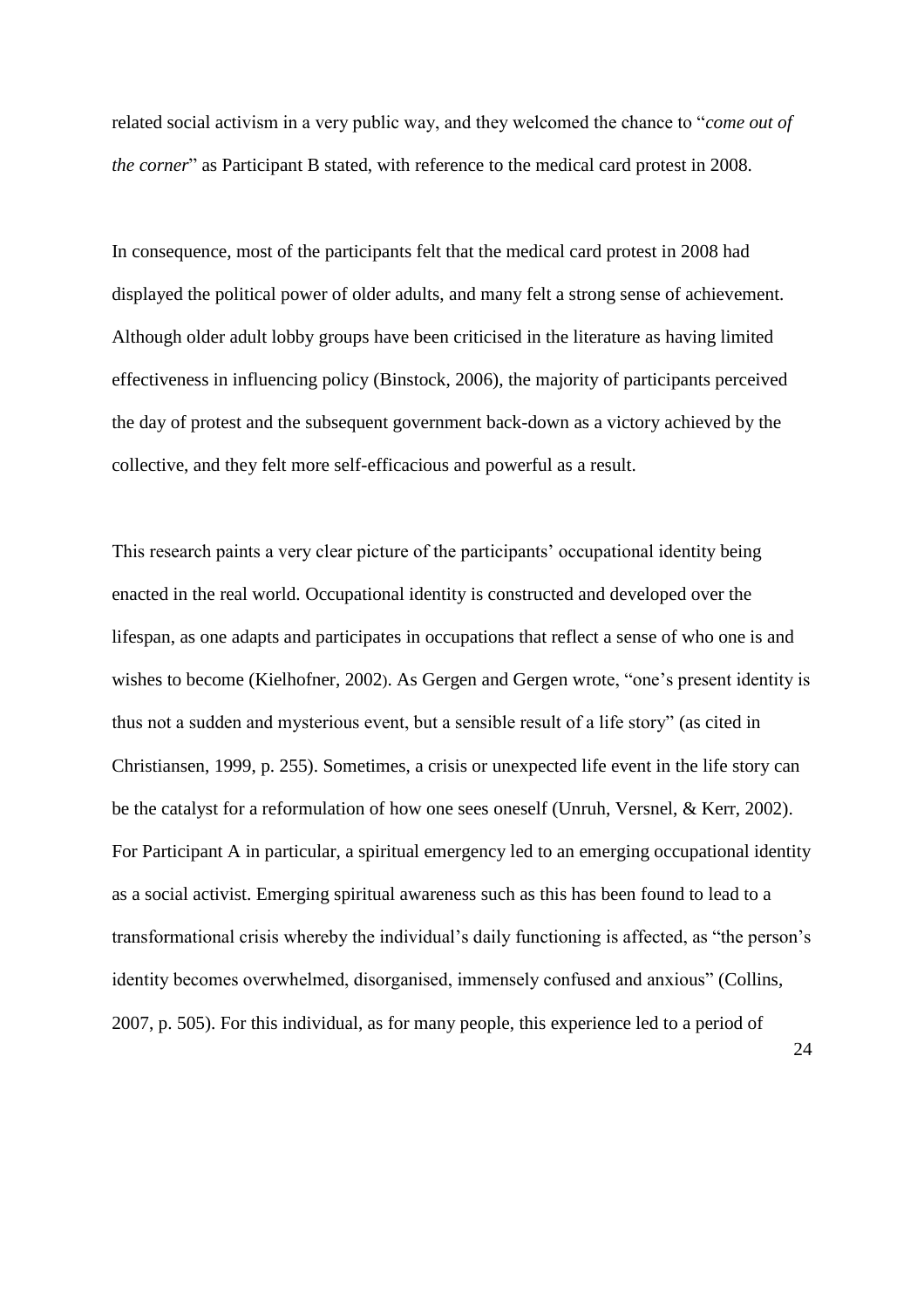emotional ill-health, followed by a period of self-renewal. Forging a new occupational identity enabled this individual to feel that his internal beliefs were reflected in his external actions, which aligns with Collins' (2001) description of occupations facilitating adaptation between a person's inner life and his or her actions, thus creating coherence and meaning. Achieving a sense of coherence does not always have to involve crisis. For some other participants in this study, social activism was an important channel to express their religious beliefs, as it allowed them to fulfill their sense of spiritual responsibility (Faver, 2001).

In the past, retirement did not hold a moral imperative to 'keep busy'. This is a modern development; governments are increasingly encouraging individuals to work longer and to volunteer productively in their old age. In the US, older adults have been described as the "nation's only growing natural resource" (Bradley, 1999, p. 45). This drive to encourage volunteerism in older adults has been criticised by some authors as releasing governments from their responsibility to provide fully-resourced health and social services and potentially ignoring or devaluing the many millions of older adults who cannot or do not wish to participate in volunteerism or social activism (Martinson, 2006; Martinson & Minkler, 2006). In subscribing to an expectation of productivity in old age, society runs the risk of denying the experience of older adults who are striving to "find coherence and purpose in the face of frailty and disability" (Holstein, 1999, p. 376), and who may experience poverty, lack of occupational choices and discrimination. Although the older adults in this study were active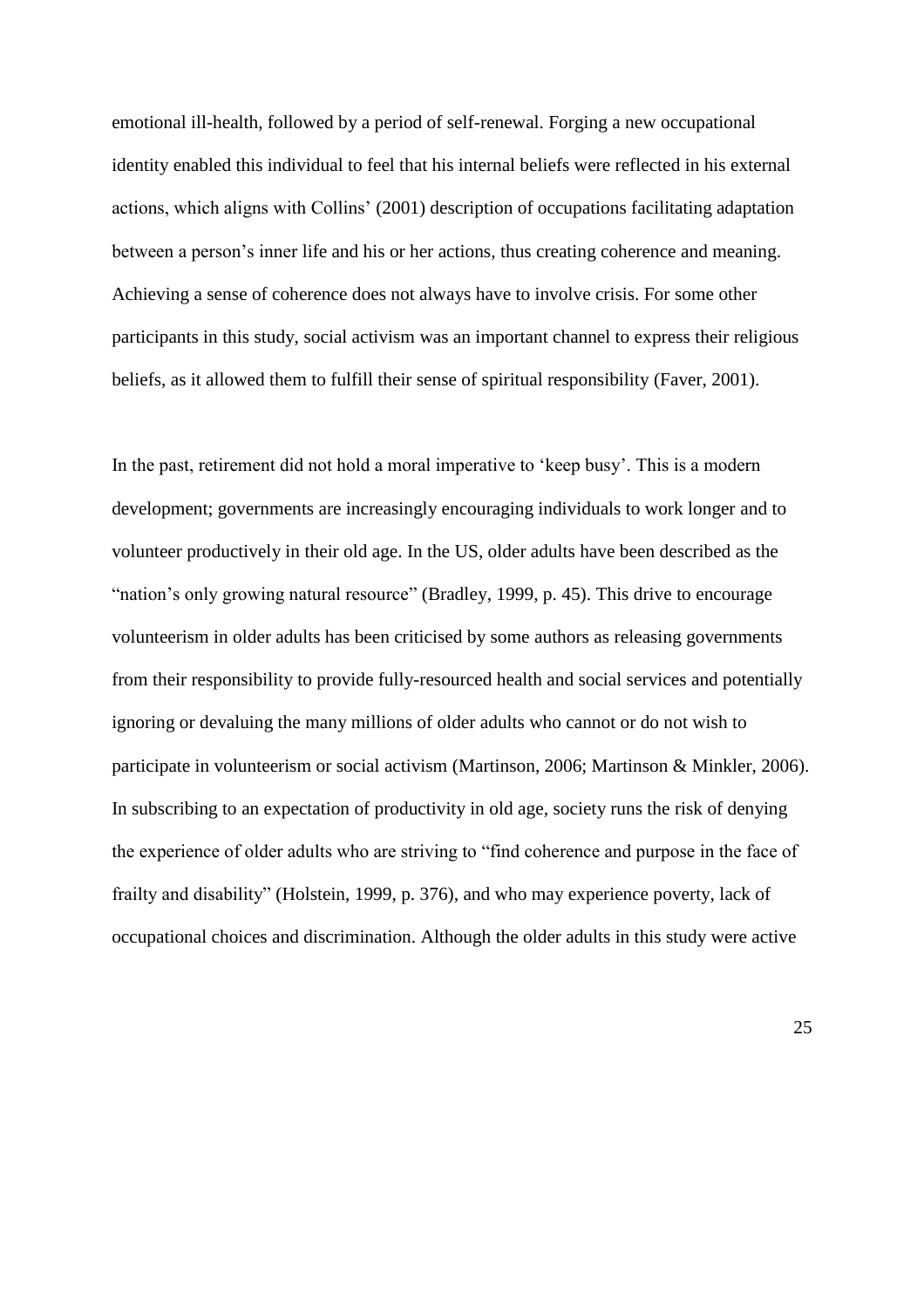in a voluntary capacity, they perceived themselves as defending the rights of the vulnerable and advocating on behalf of less able older adults.

## *Limitations*

Some limitations of this study must be acknowledged. The purposive and snowball sampling methods meant that those who agreed to be interviewed might have had other reasons for participation or were particularly vocal members of their lobby groups. The gatekeeper organisations explained that their members were in high demand for research; thus a larger sample was not attained and, once inclusion criteria were met, all those who volunteered for the study were accepted. In addition, because of the small sample, data saturation was not reached.

# **Conclusion**

26 This small-scale qualitative study explored social activism from an occupational perspective. While demanding of time, energy and financial resources, social activist occupations were a site of resistance to societal attitudes towards older people. They contributed to an identity as someone who gave back to the community, or was concerned for the future welfare of older people. Participating in the occupations of social activism in older age was the culmination of earlier experiences of social injustice, overcoming life's challenges and caring about others. That finding is consistent with and supports the concept of occupational potential. Some participants associated the level of activity demanded by these occupations as contributing to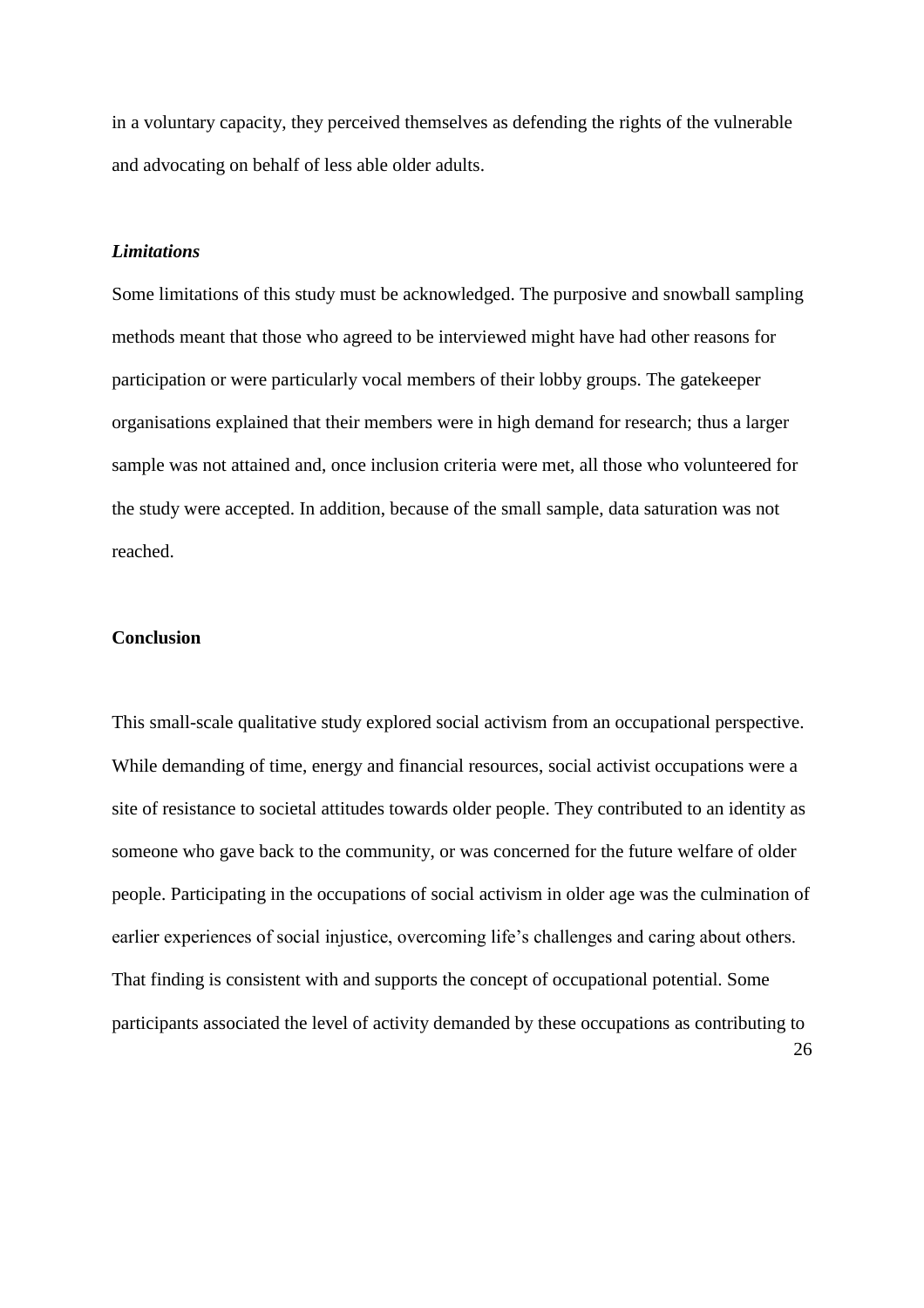health and well-being. Further research into the social activist occupations of older people, including its high risk and more controversial forms, has potential to add to the literature on human engagement with risky and controversial occupations that is beginning to emerge.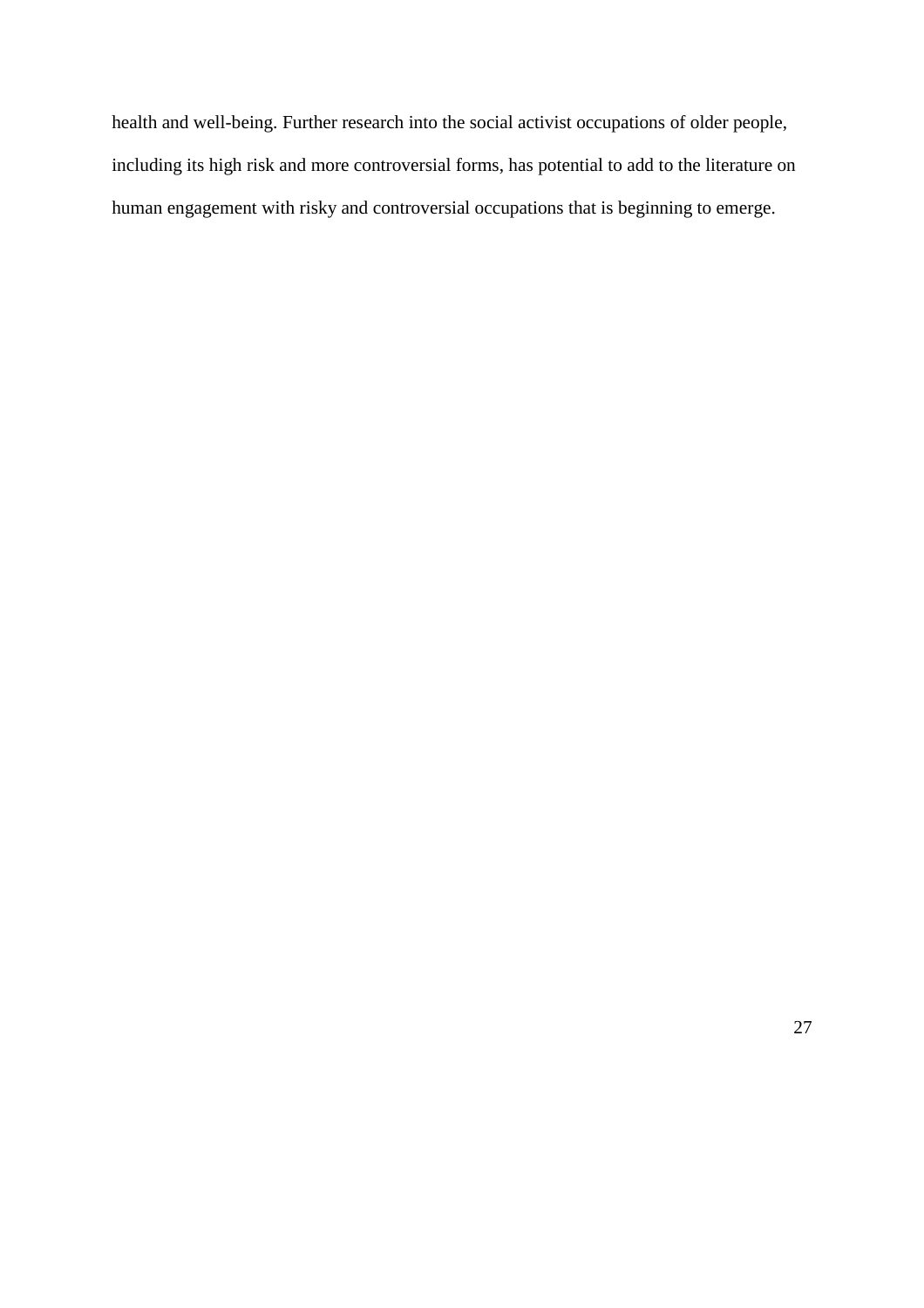## **References**

- Adler, G., Schwartz, J., & Kuskowski, M. (2007). An exploratory study of older adults' participation in civic action. *Clinical Gerontologist, 31*(2), 65-75.
- Ahern, M., & Hendryx, M. (2008). Community participation and the emergence of late-life depressive symptoms: Differences between women and men. *Journal of Women's Health, 17*(9), 1463-1470.
- Bailey, D. (1997). *Research for the health professional: A practical guide* (2nd ed.). Philadelphia: F.A. Davis.
- Biggerstaff, D., & Thompson, A. R. (2008). Interpretative phenomenological analysis (IPA): A qualitative methodology of choice in healthcare research. *Qualitative Research in Psychology, 5*(3), 214-224. doi: 10.1080/14780880802314304
- Binstock, R. (2006). Older people and political engagement: From avid voters to "cooled out marks". *Generations, 30*(4), 24-30.
- Bradley, D. (1999). A reason to rise each morning: The meaning of volunteering in the lives of older adults. *Generations, 23*(4), 45-50.
- Brashers, D., Haas, S., Neidig, J., & Rintamaki, L. (2002). Social activism, self-advocacy and coping with HIV illness. *Journal of Social and Personal Relationships, 19*, 113-133.
- Christiansen, C. (1999). Defining lives: Occupation as identity: An essay on competence, coherence and the creation of meaning. *American Journal of Occupational Therapy, 53*(6), 547-558.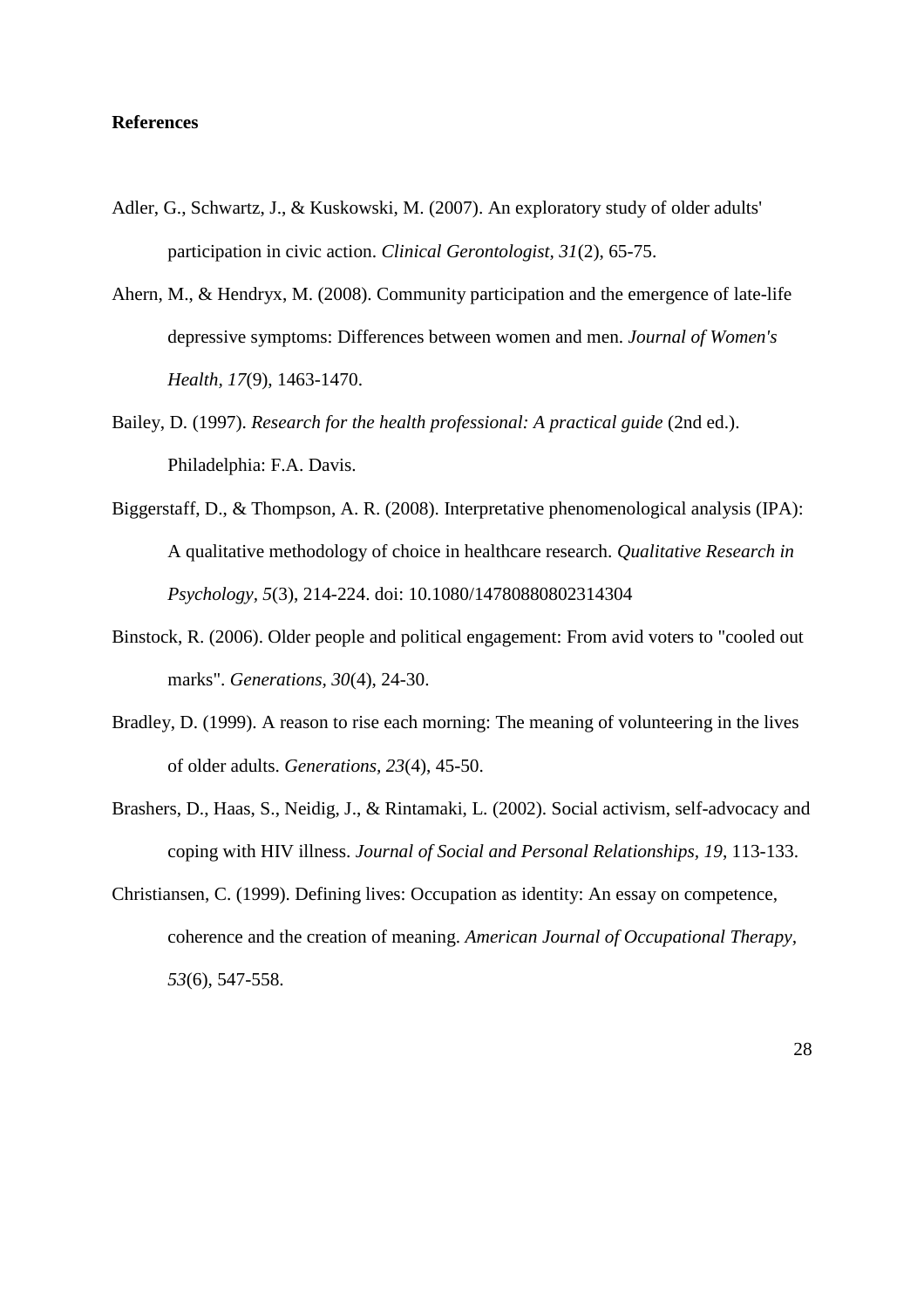- Chwalisz, K., Shah, S., & Hand, K. (2008). Facilitating rigorous qualitative research in rehabilitation psychology. *Rehabilitation Psychology, 53*(3), 387-399.
- Clark, F., Wood, W., & Larson, E. (1998). Occupational science: Occupational therapy's legacy for the 21st Century. In M. Neistadt & E. Crepeau (Eds.), *Willard & Spackman's occupational therapy* (9th ed.). Philadelphia: Lippincott.
- Collins, M. (2001). Who is occupied? Consciousness, self-awareness and the process of human adaptation. *Journal of Occupational Science, 8*(1), 25-32.
- Collins, M. (2007). Spiritual emergency and occupational identity: A transpersonal perspective. *British Journal of Occupational Therapy, 70*(12), 504-512.
- Drury, J., & Reicher, S. (2005). Explaining enduring empowerment: A comparative study of collective action and psychological outcomes. *European Journal of Social Psychology, 35*, 35-58.
- Faver, C. (2001). Rights, responsibility and relationship: Motivations for women's social activism. *Affilia, 16*, 314-336.
- Hardill, I., & Baines, S. (2009). Active citizenship in later life: Older volunteers in a deprived community in England. *The Professional Geographer, 61*(1), 36-45.
- Hays, R., Chauncey, S., & Tobey, L. (1990). The social support networks of gay men with AIDS. *Journal of Community Psychology, 18*, 374-385.
- Holstein, M. (1999). Women and productive aging: Troubling implications. In M. Minkler & C. Estes (Eds.), *Critical gerontology* (pp. 359-373). Amityville, NY: Baywood.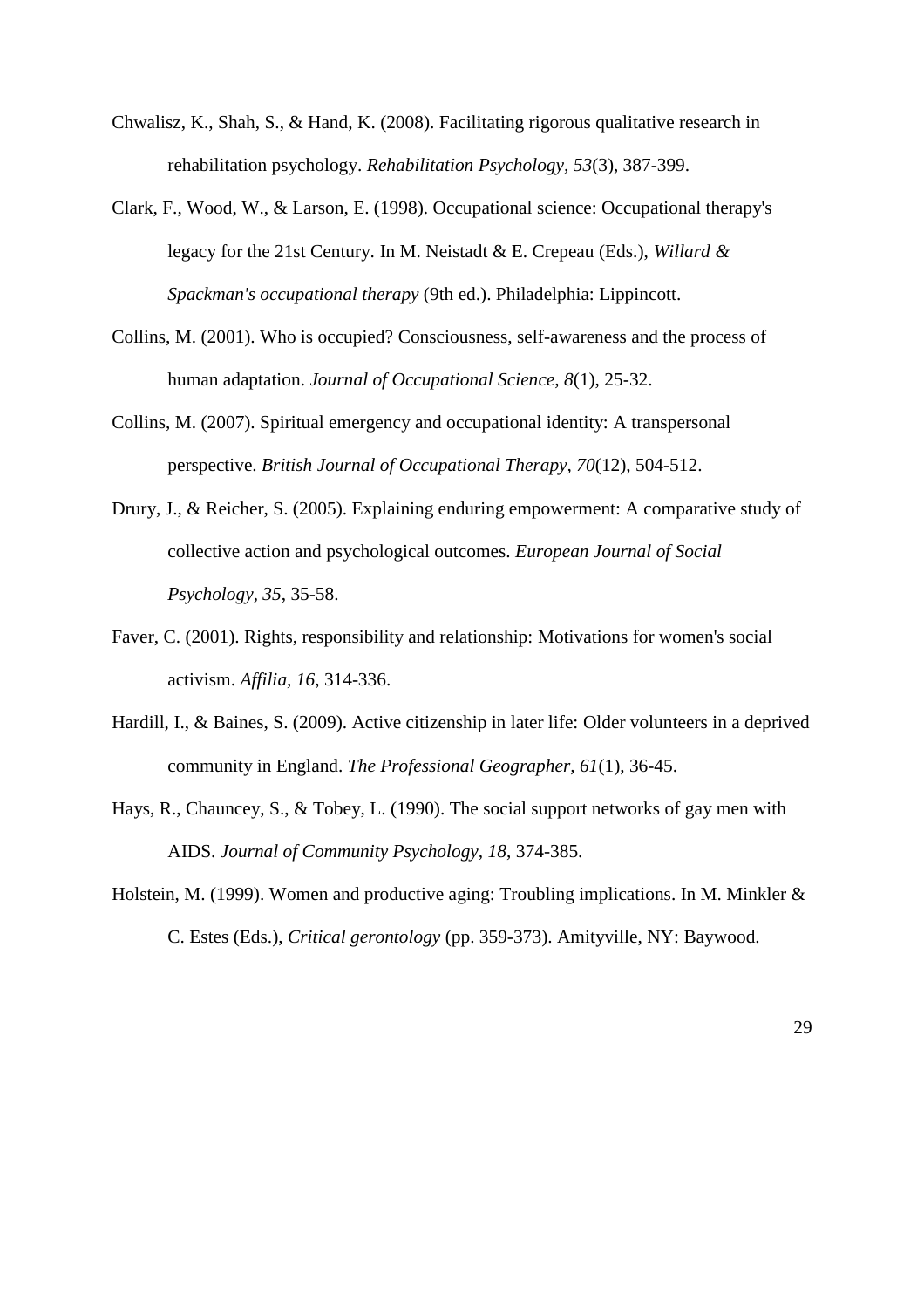- Hutchinson, S., & Wexler, B. (2007). Is "raging" good for health? Older women's participation in the Raging Grannies. *Health Care for Women International, 28*, 88- 118.
- Jackson, L., Carlson, M., Mandel, D., Zemke, R., & Clark, F. (1998). Occupation in lifestyle redesign: The Well Elderly study occuptional therapy programme. *American Journal of Occupational Therapy, 52*(5), 326-336.
- Kielhofner, G. (2002). Dimensions of doing. In G. Kielhofner (Ed.), *Model of Human Occupation* (3rd ed., pp. 124-144). Baltimore, MA: Lippincott, Williams and Wilkins.

Klandermans, B. (1997). *The social psychology of protest*. Oxford: Blackwell.

- Komito, L. (2004, June). *E-Governance in Ireland: New technologies, public participation and social capital.* Paper presented at the 4th European Conference on E-Government: Towards Innovative Transformation of the Public Sector, Dublin.
- Kronenberg, F., & Pollard, N. (2005). Overcoming occupational apartheid. A preliminary exploration of the political nature of occupational therapy. In F. Kronenberg, S. Algado & N. Pollard (Eds.), *Occupational therapy without borders. Learning from the spirit of survivors* (pp. 58-86). Edinburgh: Elsevier Churchill Livingstone.
- Lopez, K., & Willis, D. (2004). Descriptive versus interpretative phenomenology: Their contributions to nursing knowledge. *Qualitative Health Research, 14*, 726-735.
- Martinson, M. (2006). Opportunities or obligations? Civic engagement and older adults. *Generations, 30*(4), 59-65.
- Martinson, M., & Minkler, M. (2006). Civic engagement and older adults: A critical perspective. *The Gerontologist, 46*(3), 318-324.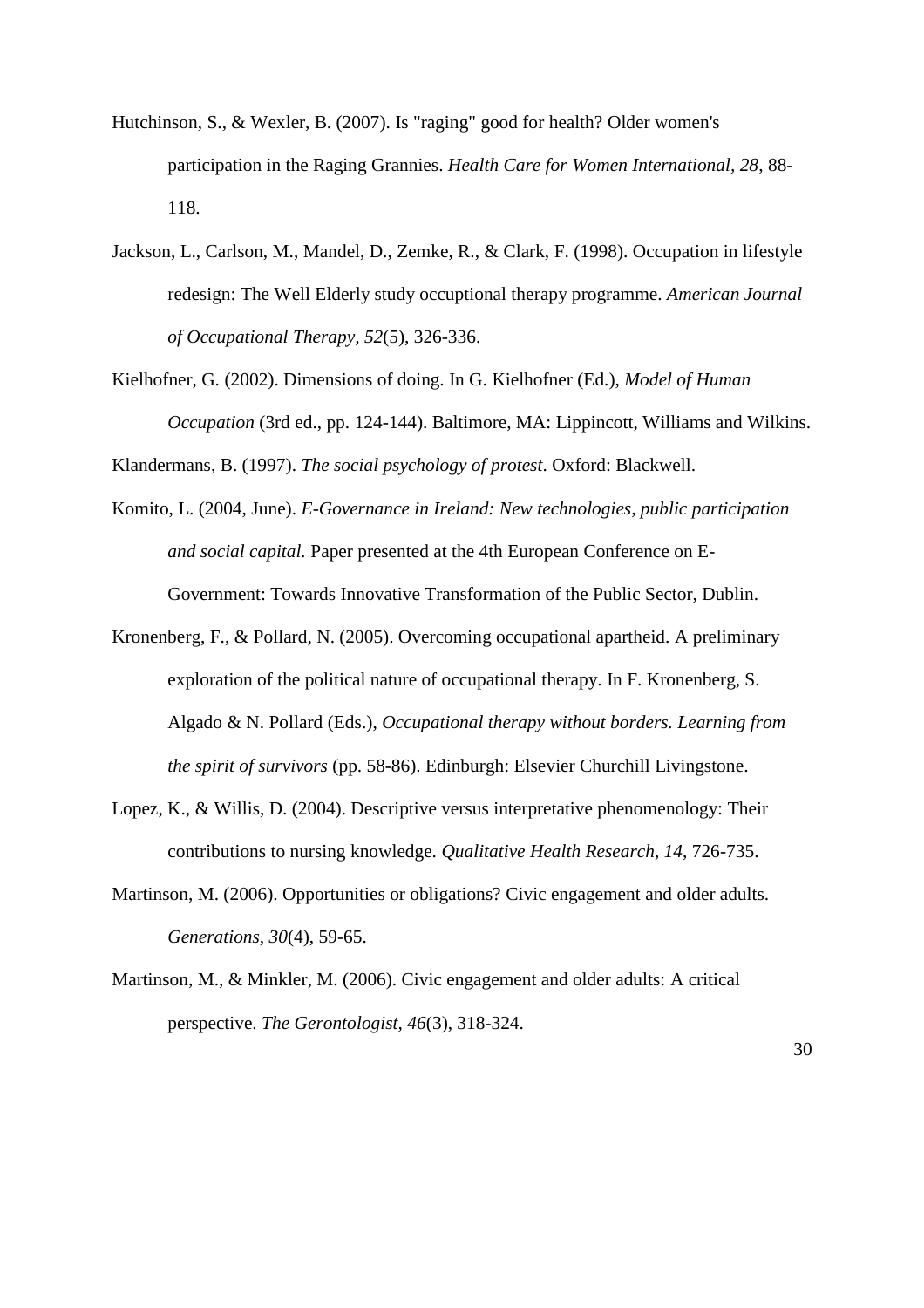- Narushima, N. (2004). A gaggle of raging grannies: The empowerment of older Canadian women through social activism. *International Journal of Lifelong Education, 23*(1), 23-42.
- Ohmer, M. (2007). Citizen participation in neighbourhood organisations and its relationship to volunteers' self- and collective efficacy and sense of community. *Social Work Research, 31*(2), 109-120.
- Patton, M. (1990). *Qualitative evaluation and research methods*. Thousand Oaks, CA: Sage.
- Postle, K., Wright, P., & Beresford, P. (2005). Older peoples' participation in political activity - making their voices heard: A potential support role for welfare professionals in countering ageism and social exclusion. *Practice: Social Work in Action, 17*(3), 173-189.
- Schussman, A., & Soule, S. A. (2005). Process and protest: Accounting for individual protest participation. *Social Forces, 84*(2), 1083-1108.
- Sherkat, D., & Blocker, T. (1997). Explaining the political and personal consequences of protest. *Social Forces, 75*(3), 1049-1076.
- Smith, J. A. (2011a). Evaluating the contribution of interpretative phenomenological analysis. *Health Psychology Review, 5*(1), 9-27. doi: 10.1080/17437199.2010.510659
- Smith, J. A. (2011b). Evaluating the contribution of interpretative phenomenological analysis: A reply to the commentaries and further development of criteria. *Health Psychology Review, 5*(1), 55-61. doi: 10.1080/17437199.2010.541743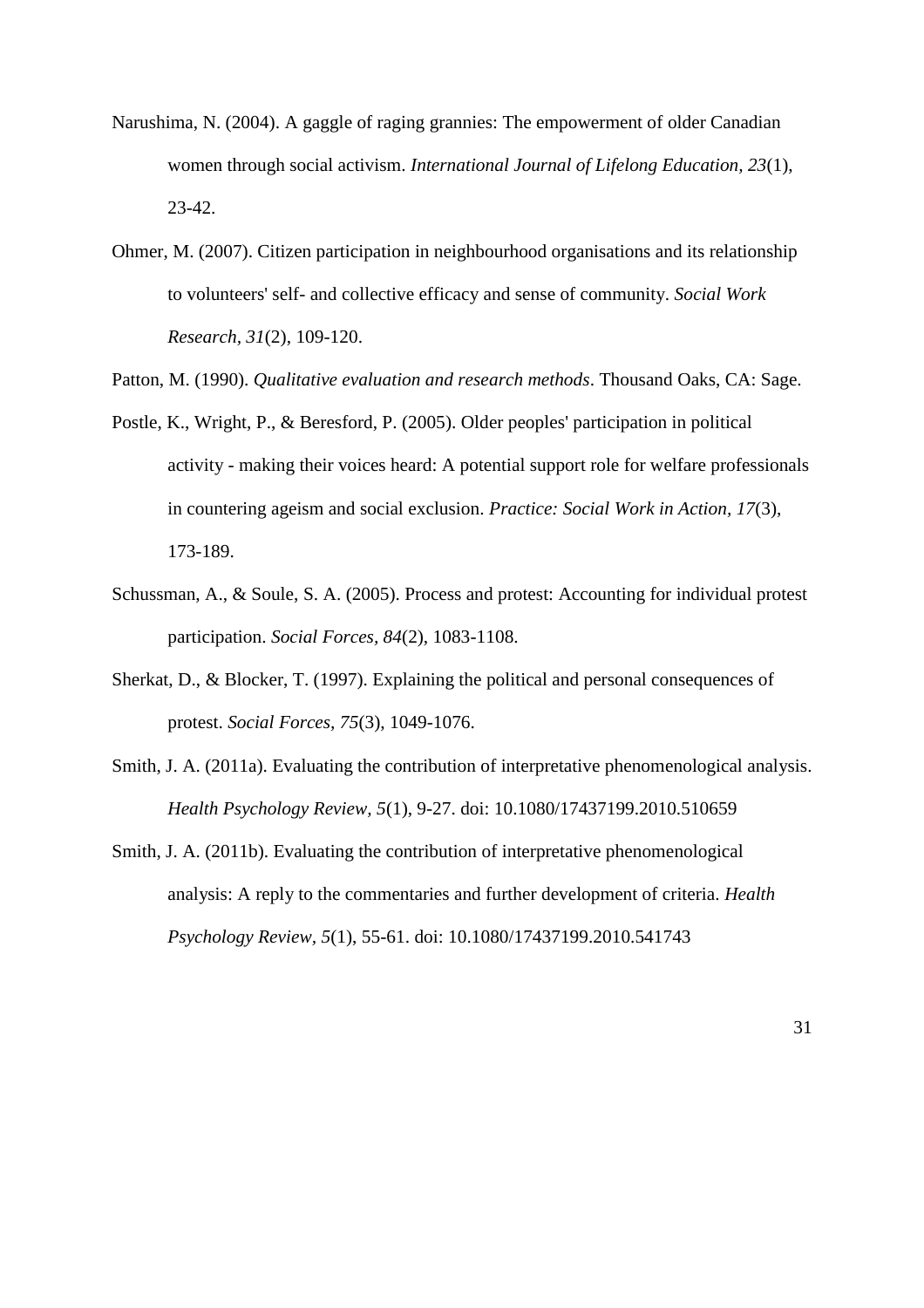- Unruh, A., Versnel, J., & Kerr, N. (2002). Spirituality unplugged: A review of commonalities and contentions, and a resolution. *Canadian Journal of Occupational Therapy, 69*, 5- 19.
- Vincent, J. (1999). *Politics, power and old age*. Buckingham: Open University Press.
- Wicks, A. (2005). Understanding occupational potential. *Journal of Occupational Science, 12*(3), 130-139.
- Wiltfang, G., & McAdam, D. (1991). The costs and risks of social activism: A study of sanctuary movement activism. *Social Forces, 69*(4), 987-1010.
- Wojnar, D., & Swanson, K. (2007). Phenomenology: An exploration. *Journal of Holistic Nursing, 25*, 172-180.
- Wright-St Clair, V. (2012). Being occupied with what matters in advanced age. *Journal of Occupational Science, 19*(1), 44-53. doi:10.1080/14427591.2011.639135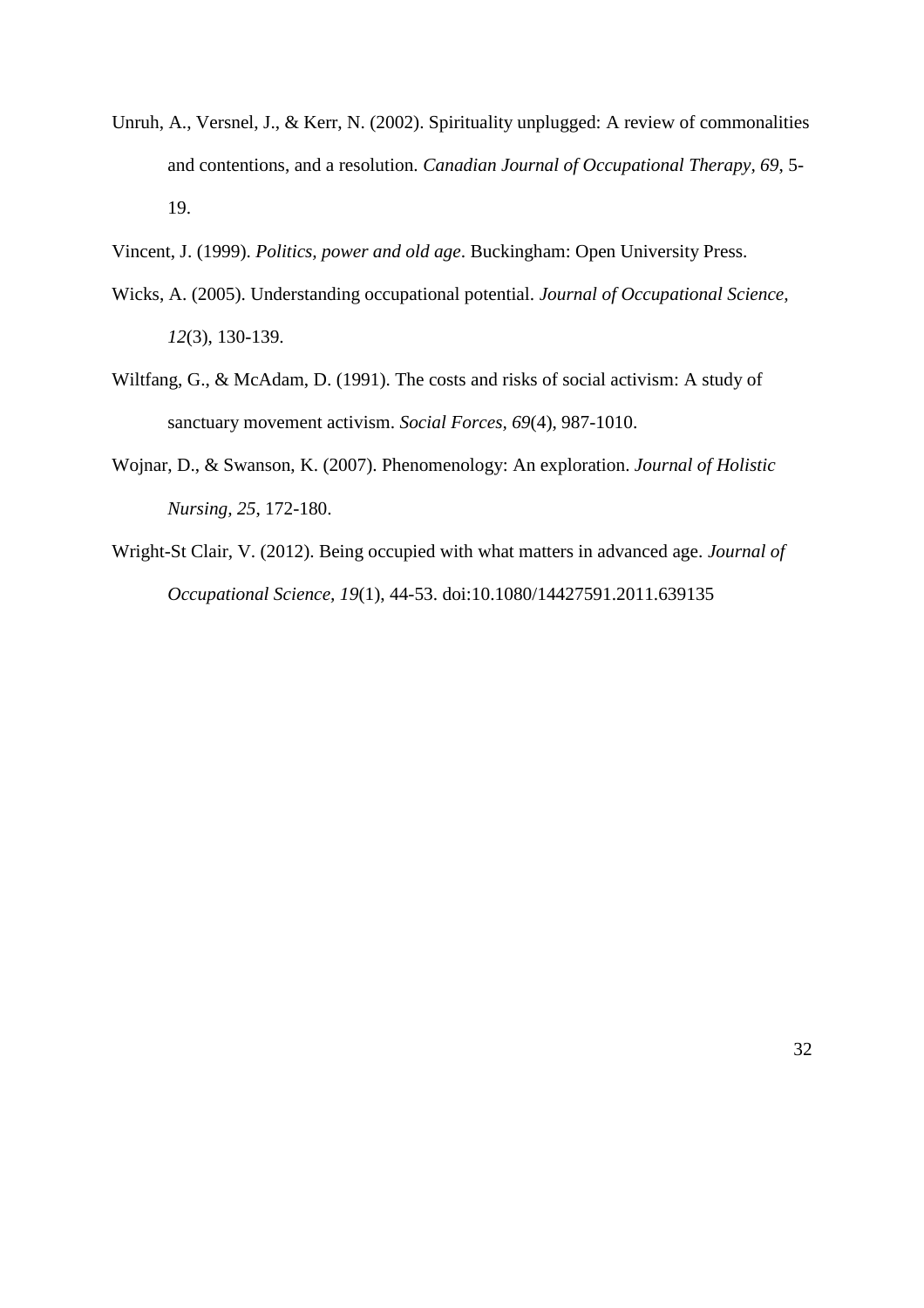# **Table 1: Example of the Data Coding Process**

| <b>Transcript Section</b>                                                  | Code | Sub-theme    | Theme        |
|----------------------------------------------------------------------------|------|--------------|--------------|
| "An American professor of economics has written Perception of Society as a |      |              | The story of |
| that he's been all over the world, and he's never corruption               |      | catalyst for | becoming an  |
| been in a country where, in a specific hotel in the                        |      | social       | activist     |
| capital city, you can find barristers, property                            |      | activism     |              |
| speculators, politicians and bankers, all drinking                         |      |              |              |
| <i>out of the same bottle.</i> " (Participant A)                           |      |              |              |
| "I hate injustice and I hate lack of respect. It just Perception of        |      |              |              |
| boils down to morals. I feel strongly about that." injustice               |      |              |              |
| (Participant E)                                                            |      |              |              |